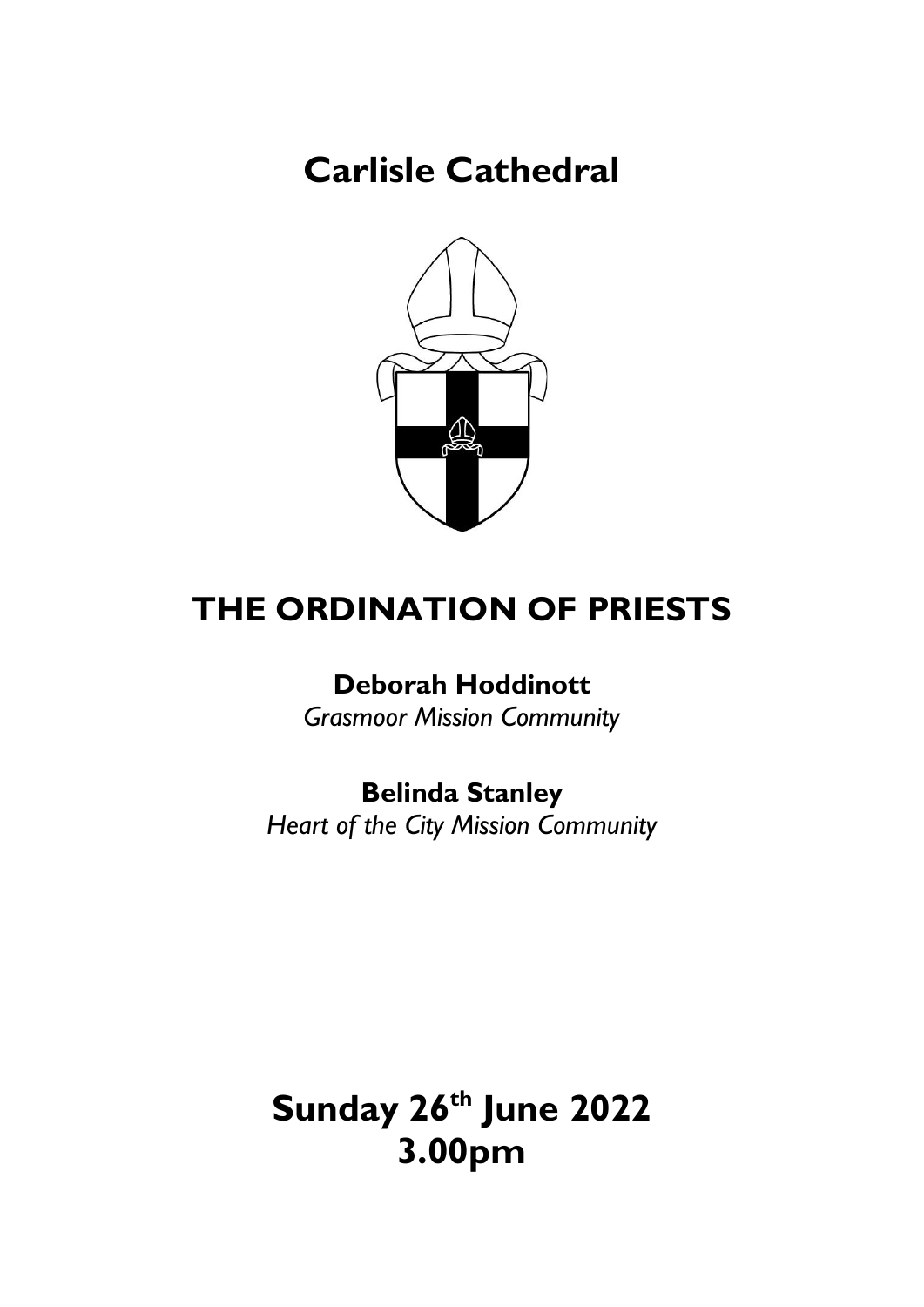**Welcome to Carlisle Cathedral.** Cathedral Sidespersons are available to help in the Cathedral, please ask if you have any particular needs.



*Hearing Aid Users – A loop system is in operation in the Cathedral during this service.*

#### *The congregation is requested kindly to ensure that all mobile phones are switched off and not to use any cameras, video recorders or sound recording equipment during the service.*

The Girl Choristers and Lay Clerks sing under the direction of the Director of Music, Mr Mark Duthie. The organ is played by the Assistant Organist, Mr Edward Taylor, and the Organ Scholar, Mr Harry Brown.

The Setting: Darke *in F* Organ Voluntary: Whitlock *Allegretto*

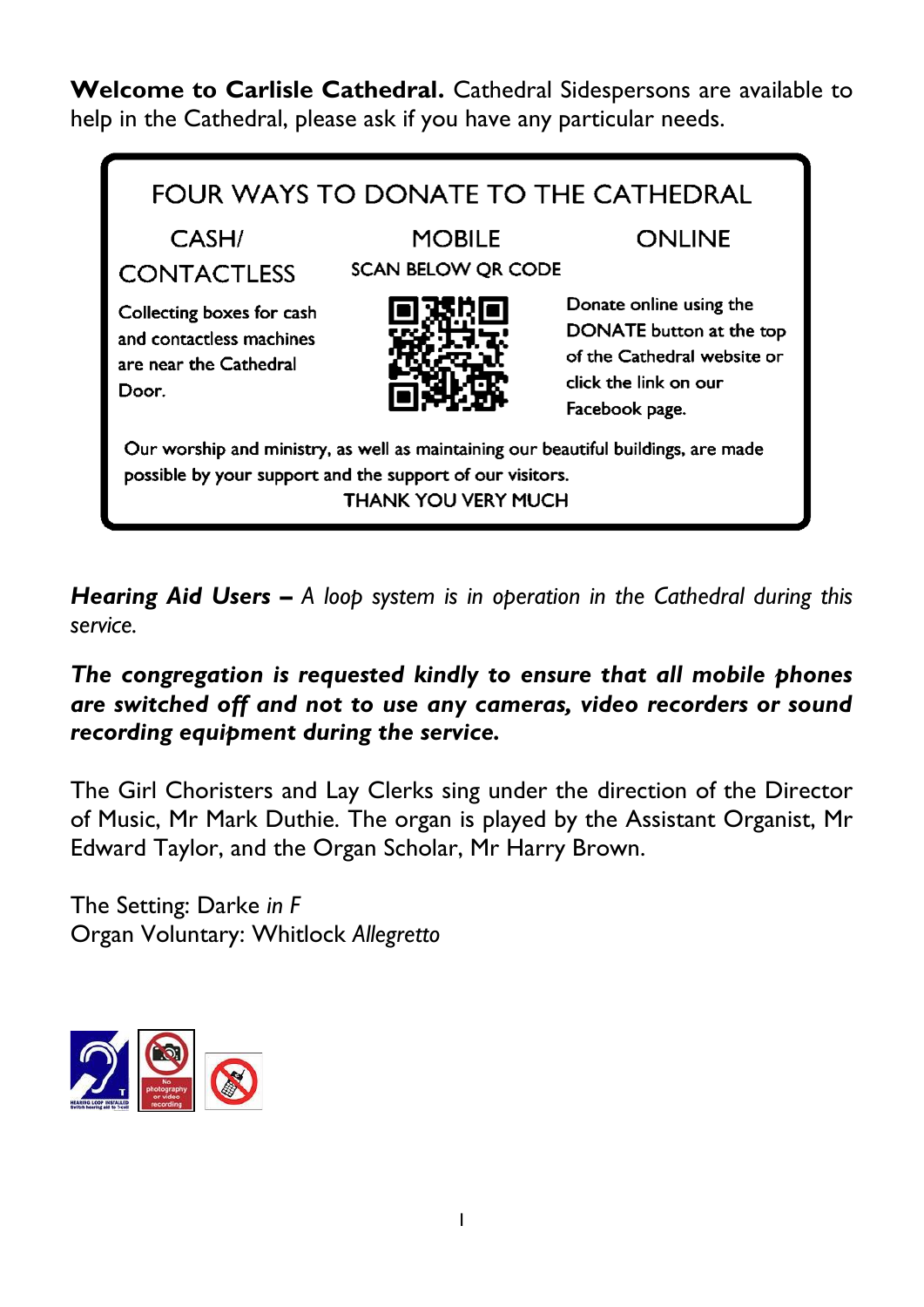# **ORDER OF SERVICE**

# **THE WELCOME**

*At 2.50pm the Dean welcomes the congregation to the Cathedral and leads a prayer of preparation:*

*All* **Almighty God, to whom all hearts are open, all desires known, and from whom no secrets are hidden: cleanse the thoughts of our hearts by the inspiration of your Holy Spirit, that we may perfectly love you, and worthily magnify your holy name; through Christ our Lord. Amen.**

# **THE ORDINATION OF PRIESTS**

*At 2.55pm the procession of visiting clergy enters the Cathedral.*

# **THE GATHERING AND PRESENTATION**

*At 3.00pm all stand to sing the following hymn as the Bishop's procession enters. Those to be ordained priest enter accompanied by a Sponsor chosen to represent all who have encouraged their vocation to ministry.*

**HYMN** (NEH 333)

**All my hope on God is founded; He doth still my trust renew. Me through change and chance he guideth, Only good and only true. God unknown, He alone Calls my heart to be his own.**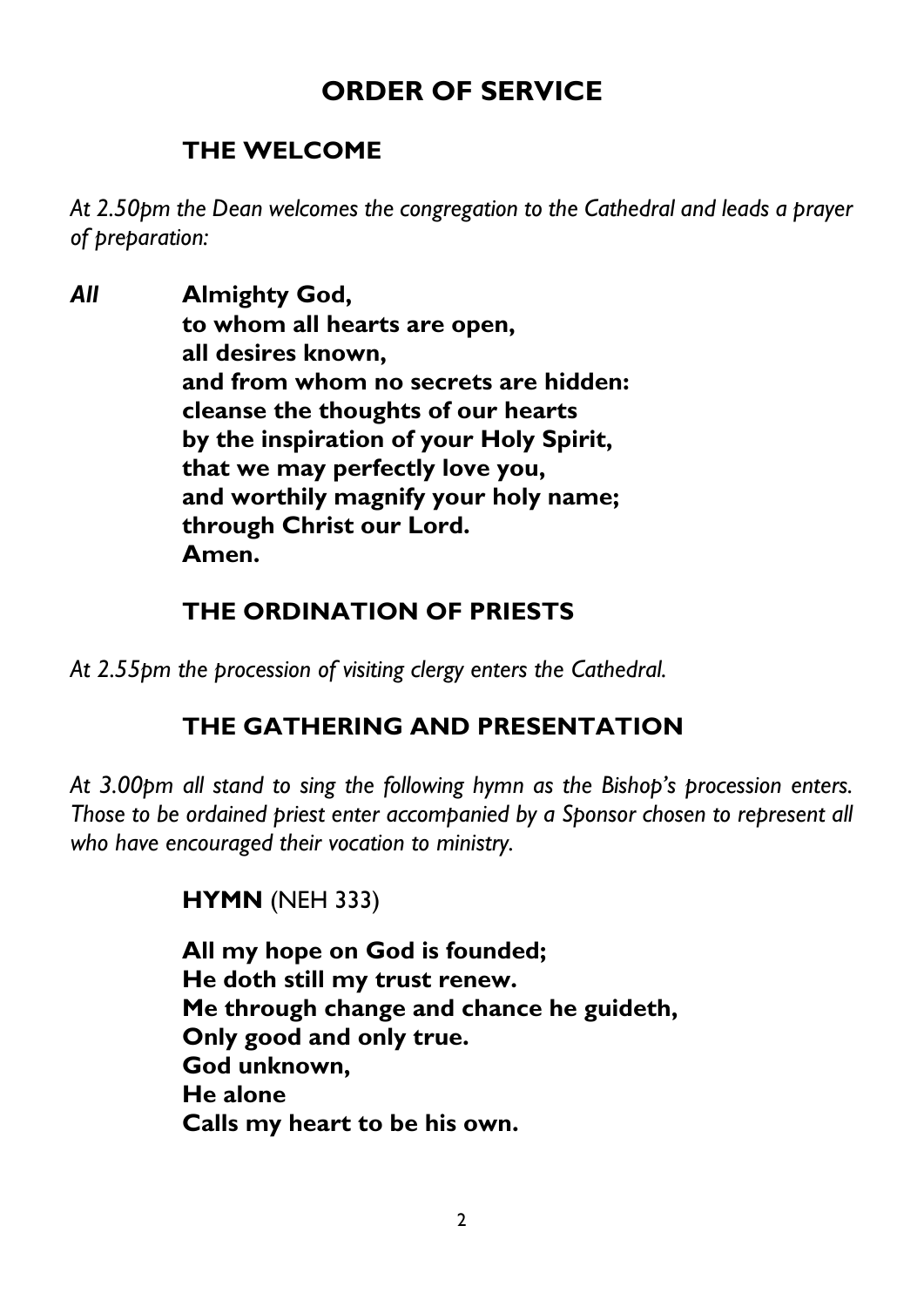**God's great goodness aye endureth, Deep his wisdom, passing thought: Splendour, light, and life attend him, Beauty springeth out of naught. Evermore From his store New-born worlds rise and adore.**

**Daily doth th'Almighty giver Bounteous gifts on us bestow; His desire our soul delighteth, Pleasure leads us where we go. Love doth stand At his hand; Joy doth wait on his command.**

**Still from man to God eternal Sacrifice of praise be done, High above all praises praising For the gift of Christ his Son. Christ doth call One and all: Ye who follow shall not fall.**

Robert Bridges (1844-1930), based on German of Joachim Neander (1650-80) *Michael*, by Herbert Howells (1892-1983)

#### **The Greeting**

*Bishop* Blessed be God, Father, Son and Holy Spirit. *All* **Blessed be his kingdom, now and for ever. Amen.** There is one body and one spirit. **There is one hope to which we were called;** one Lord, one faith, one baptism, **one God and Father of all.** Peace be with you **and also with you.**

*The congregation sits and the Bishop introduces the service.*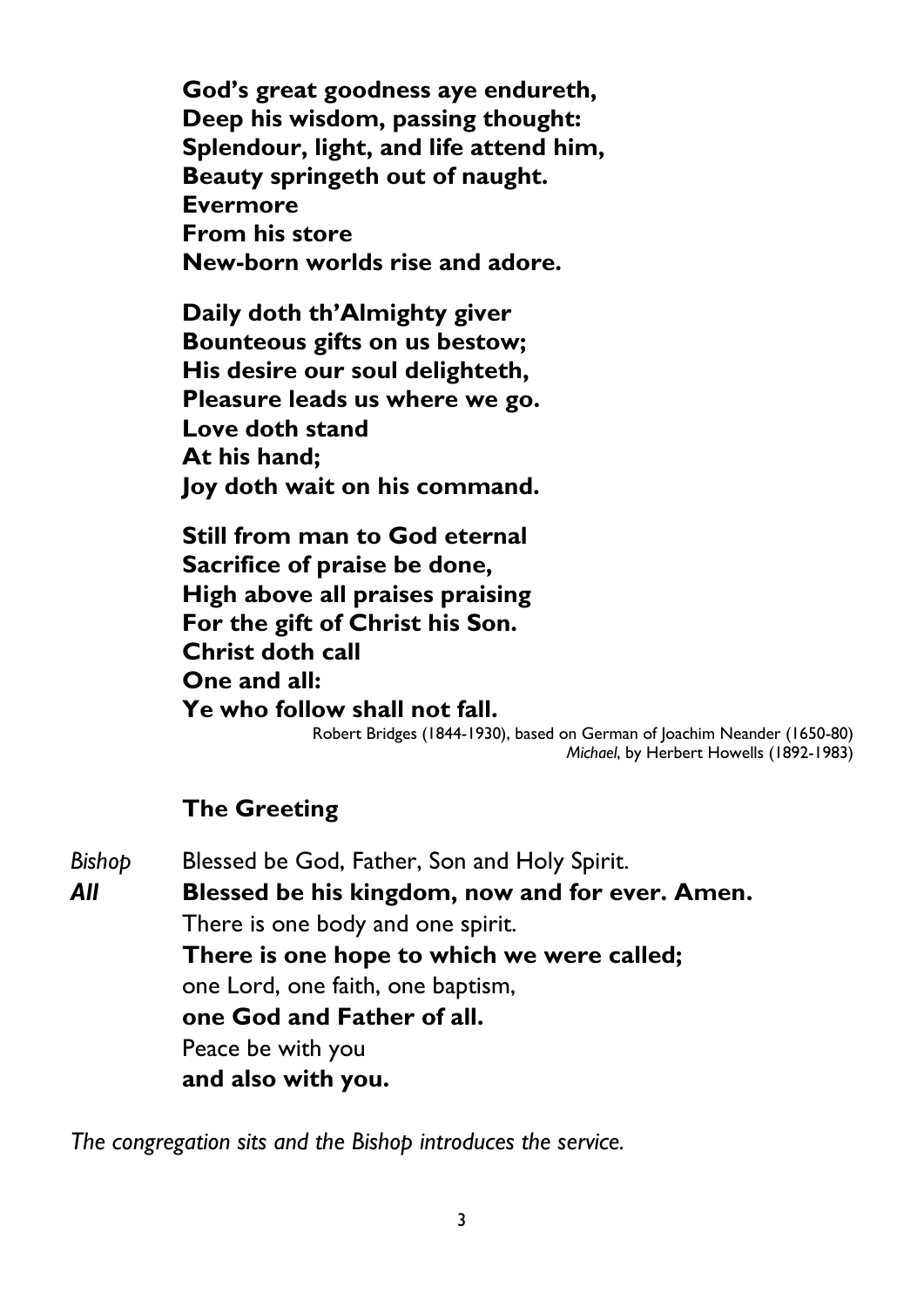God calls his people to follow Christ, and forms us into a royal priesthood, a holy nation, to declare the wonderful deeds of him who has called us out of darkness into his marvellous light.

The Church is the Body of Christ, the people of God and the dwelling-place of the Holy Spirit. In baptism the whole Church is summoned to witness to God's love and to work for the coming of his kingdom.

To serve this royal priesthood, God has given a variety of ministries. Priests are ordained to lead God's people in the offering of praise and the proclamation of the gospel. They share with the bishop in the oversight of the Church, delighting in its beauty and rejoicing in its well-being. They are to set the example of the Good Shepherd always before them as the pattern of their calling.

With the bishop and their fellow presbyters, they are to sustain the community of the faithful by the ministry of word and sacrament, that we all may grow into the fullness of Christ and be a living sacrifice acceptable to God.

### **The Presentation**

*Each Ordinand is presented by the Archdeacon.*

Reverend Father in God, I present these persons to be ordained to the office of priest in the Church of God. *N* is to serve in …

*When the Ordinands have been presented, the Bishop asks these questions:*

Have those whose duty it is to know these ordinands and examine them found them to be of godly life and sound learning?

*Archdeacon*They have.

*Bishop* Do they believe them to be duly called to serve God in this ministry?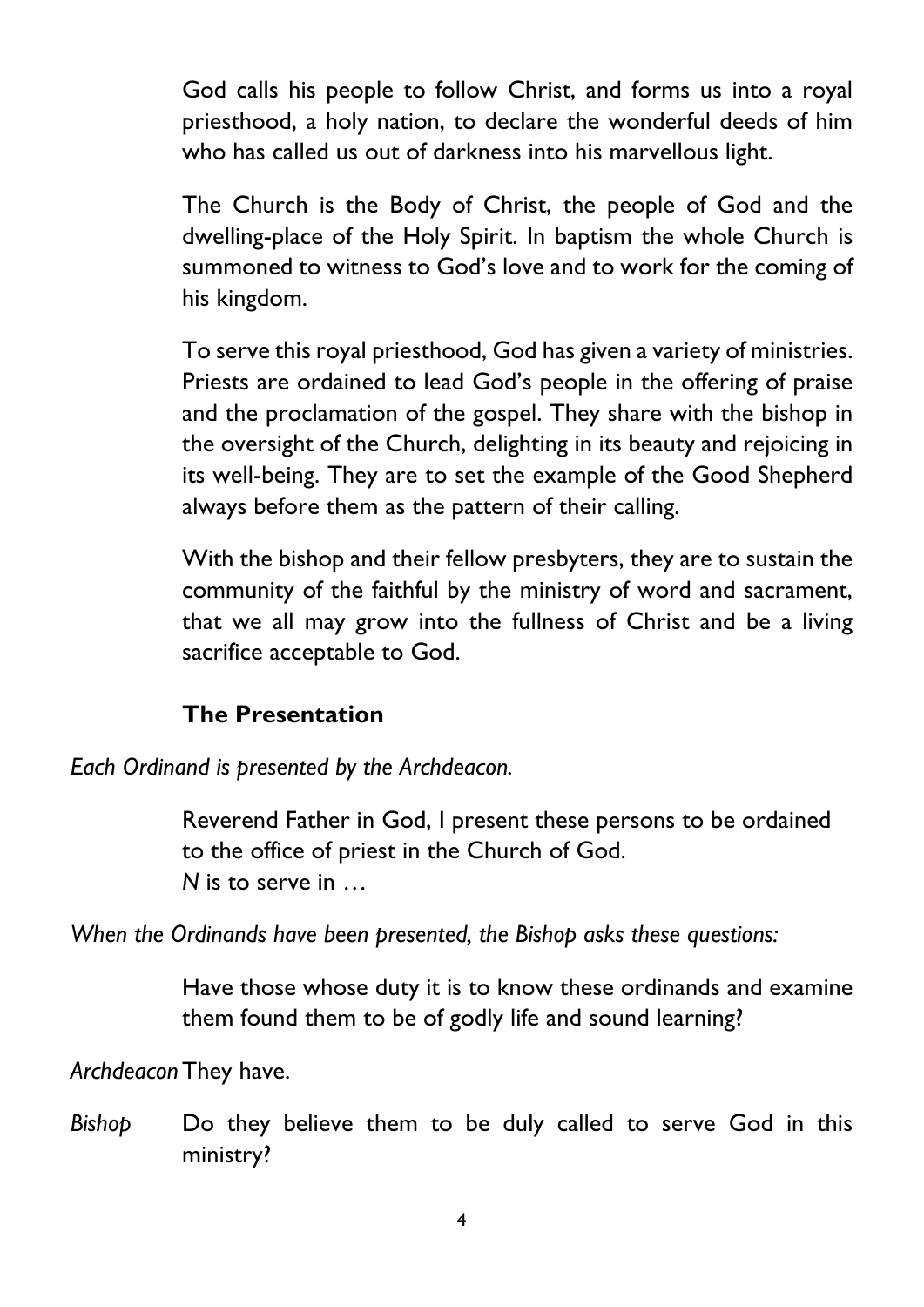*Archdeacon*They do.

*The Bishop turns to the Ordinands and says:*

Do you believe that God is calling you to this ministry?

*Ordinands* I do so believe.

- *Bishop* I invite the archdeacon to confirm that the ordinands have taken the necessary oaths and made the Declaration of Assent.
- *Archdeacon*They have duly taken the oath of allegiance to the sovereign and the oath of canonical obedience to the bishop. They have affirmed and declared their belief in 'the faith which is revealed in the Holy Scriptures and set forth in the catholic creeds and to which the historic formularies of the Church of England bear witness'.

*Those to be ordained priest move to their places. The congregation stands and the choir sings:*

## **The Gloria**

Glory to God in the highest, and peace to his people on earth. Lord God, heavenly King, almighty God and Father, we worship you, we give you thanks, we praise you for your glory.

Lord Jesus Christ, only Son of the Father, Lord God, Lamb of God, you take away the sin of the world: have mercy on us; you are seated at the right hand of the Father: receive our prayer.

For you alone are the Holy One, you alone are the Lord, you alone are the Most High, Jesus Christ, with the Holy Spirit, in the glory of God the Father. Amen.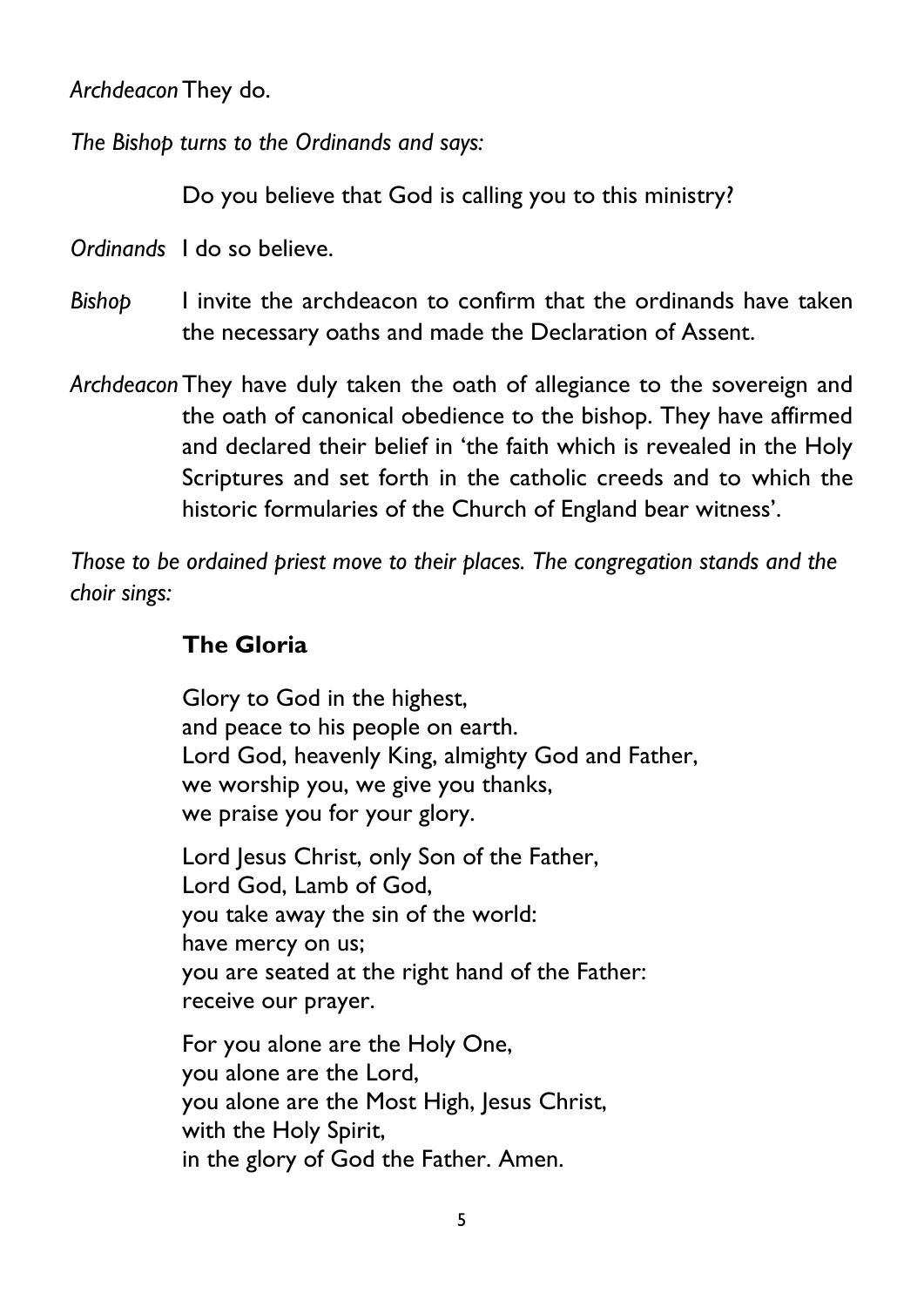# **The Collect**

*The Bishop introduces a period of silent prayer with these words:*

Let us pray for those who come this day to be ordained as priests and for the ministry of the whole people of God.

God our Father, Lord of all the world, through your Son you have called us into the fellowship of your universal Church: hear our prayer for your faithful people that in their vocation and ministry each may be an instrument of your love, and give to your servants now to be ordained the needful gifts of grace; through our Lord and Saviour Jesus Christ, who is alive and reigns with you, in the unity of the Holy Spirit, one God, now and for ever.

*All* **Amen.**

## **THE LITURGY OF THE WORD** *Sit*

**New Testament Reading:** 2 Corinthians 4: 1-18 (NRSV) *read by Alison Mott*

A reading from the second letter of Paul to the Corinthians.

Since it is by God's mercy that we are engaged in this ministry, we do not lose heart. We have renounced the shameful things that one hides; we refuse to practise cunning or to falsify God's word; but by the open statement of the truth we commend ourselves to the conscience of everyone in the sight of God. And even if our gospel is veiled, it is veiled to those who are perishing. In their case the god of this world has blinded the minds of the unbelievers, to keep them from seeing the light of the gospel of the glory of Christ, who is the image of God.

For we do not proclaim ourselves; we proclaim Jesus Christ as Lord and ourselves as your slaves for Jesus' sake. For it is the God who said, 'Let light shine out of darkness', who has shone in our hearts to give the light of the knowledge of the glory of God in the face of Jesus Christ. But we have this treasure in clay jars, so that it may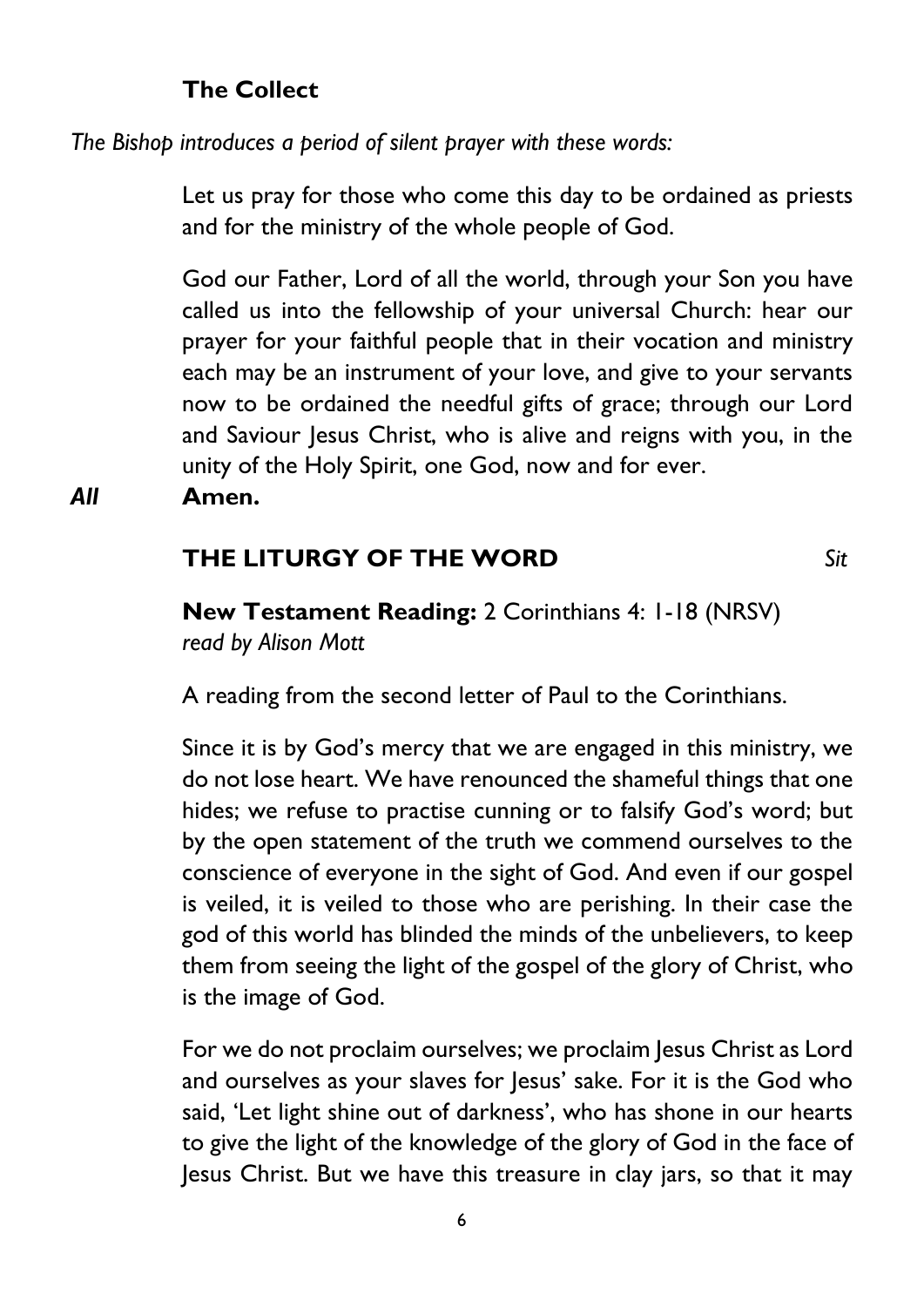be made clear that this extraordinary power belongs to God and does not come from us.

We are afflicted in every way, but not crushed; perplexed, but not driven to despair; persecuted, but not forsaken; struck down, but not destroyed; always carrying in the body the death of Jesus, so that the life of Jesus may also be made visible in our bodies. For while we live, we are always being given up to death for Jesus' sake, so that the life of Jesus may be made visible in our mortal flesh. So death is at work in us, but life in you.

Just as we have the same spirit of faith that is in accordance with scripture – 'I believed, and so I spoke' – we also believe, and so we speak, because we know that the one who raised the Lord Jesus will raise us also with Jesus, and will bring us with you into his presence. Yes, everything is for your sake, so that grace, as it extends to more and more people, may increase thanksgiving, to the glory of God. So we do not lose heart. Even though our outer nature is wasting away, our inner nature is being renewed day by day. For this slight momentary affliction is preparing us for an eternal weight of glory beyond all measure, because we look not at what can be seen but at what cannot be seen; for what can be seen is temporary, but what cannot be seen is eternal.

This is the word of the Lord. **Thanks be to God.**

#### **HYMN** *Stand*

**The Lord's my shepherd, I'll not want; He makes me lie in pastures green. He leads me by the still, still waters, His goodness restores my soul.**

**And I will trust in You alone, And I will trust in You alone, For Your endless mercy follows me, Your goodness will lead me home.**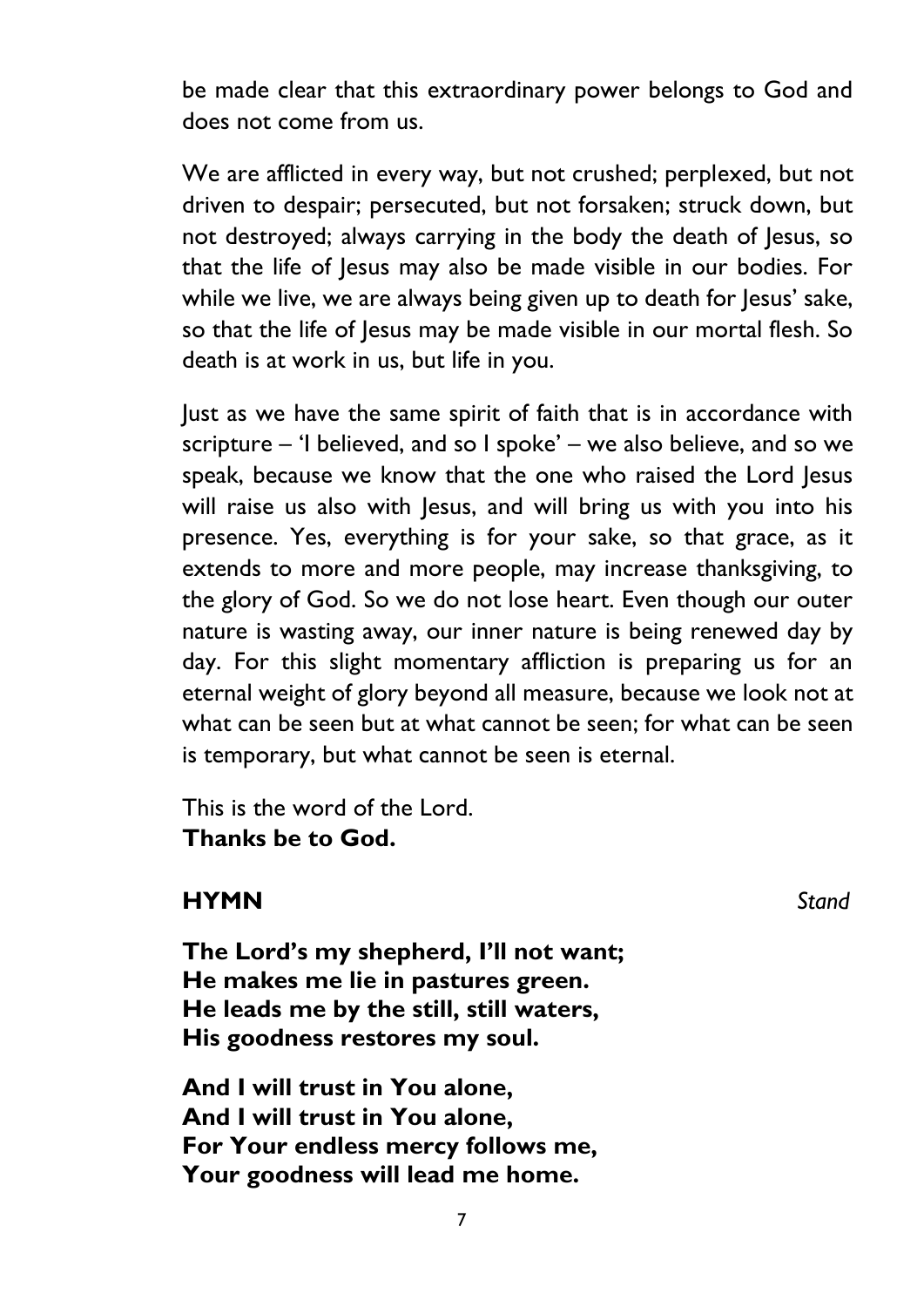**He guides my ways in righteousness, And He anoints my head with oil, And my cup, it overflows with joy, I feast on His pure delights.**

**And though I walk the darkest path, I will not fear the evil one, For You are with me, and Your rod and staff Are the comfort I need to know.**

Stuart Townend Copyright © 1996 Thankyou Music

*All turn to face the reader of the Gospel. An acclamation heralds the Gospel reading. The Gospel reader says:*

> Alleluia, alleluia. The words that I have spoken to you are spirit and they are life, says the Lord.

*All* **Alleluia.**

**The Gospel Reading:** John 3: 1-8 (NRSV) *read by The Rev'd Deborah Hoddinott*

Here the Gospel of our Lord Jesus Christ according to John. *All* **Glory to you, O Lord.**

> There was a Pharisee named Nicodemus, a leader of the Jews. He came to Jesus by night and said to him, 'Rabbi, we know that you are a teacher who has come from God; for no one can do these signs that you do apart from the presence of God.' Jesus answered him, 'Very truly, I tell you, no one can see the kingdom of God without being born from above.' Nicodemus said to him, 'How can anyone be born after having grown old? Can one enter a second time into the mother's womb and be born?' Jesus answered, 'Very truly, I tell you, no one can enter the kingdom of God without being born of water and Spirit. What is born of the flesh is flesh, and what is born of the Spirit is spirit. Do not be astonished that I said to you, "You must be born from above."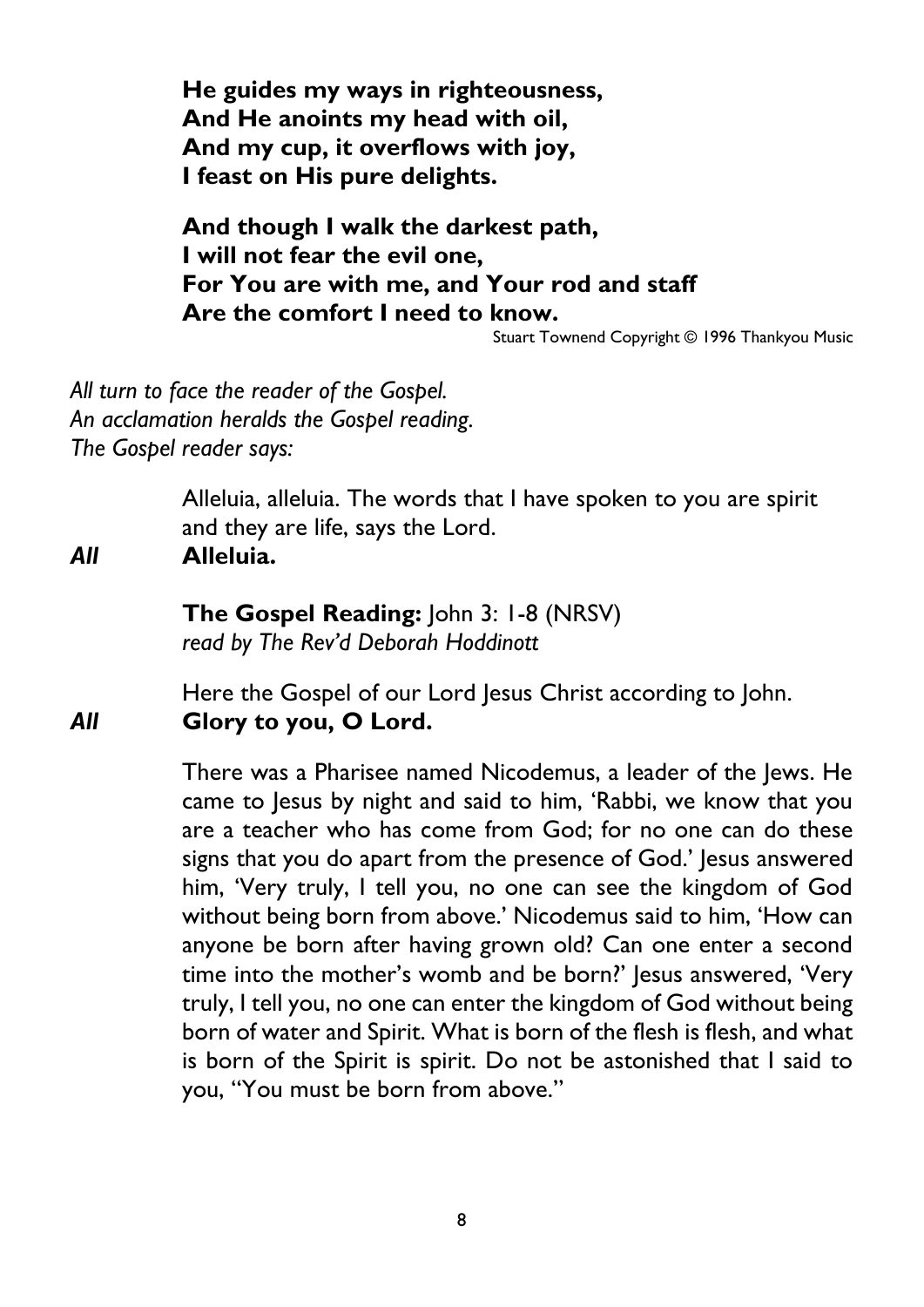The wind blows where it chooses, and you hear the sound of it, but you do not know where it comes from or where it goes. So it is with everyone who is born of the Spirit.'

This is the Gospel of the Lord. *All* **Praise to you, O Christ.**

#### **The Sermon** *Sit*

*The Revd Canon Jane Charman, Team Rector, Cockermouth Area Team and Grasmoor Mission Community Leader*

## **THE LITURGY OF ORDINATION**

#### **The Declarations: Priests**

*The Ordinands stand before the Bishop, who addresses the congregation.*

Priests are called to be servants and shepherds among the people to whom they are sent. While their bishop and fellow ministers, they are to proclaim the word of the Lord and to watch for the signs of God's new creation.

They are to be messengers, watchmen and stewards of the Lord; they are to teach and to admonish, to feed and provide for his family, to search for his children in the wilderness of this world's temptations, and to guide them through its confusions, that they may be saved through Christ for ever. Formed by the word, they are to call their hearers to repentance and to declare in Christ's name the absolution and forgiveness of their sins.

With all God's people, they are to tell the story of God's love. They are to baptise new disciples in the name of the Father, and of the Son, and of the Holy Spirit, and to walk with them in the way of Christ, nurturing them in the faith. They are to unfold the Scriptures, to preach the word in season and out of season, and to declare the mighty acts of God. They are to preside at the Lord's table and lead his people in worship, offering with them a spiritual sacrifice of praise and thanksgiving.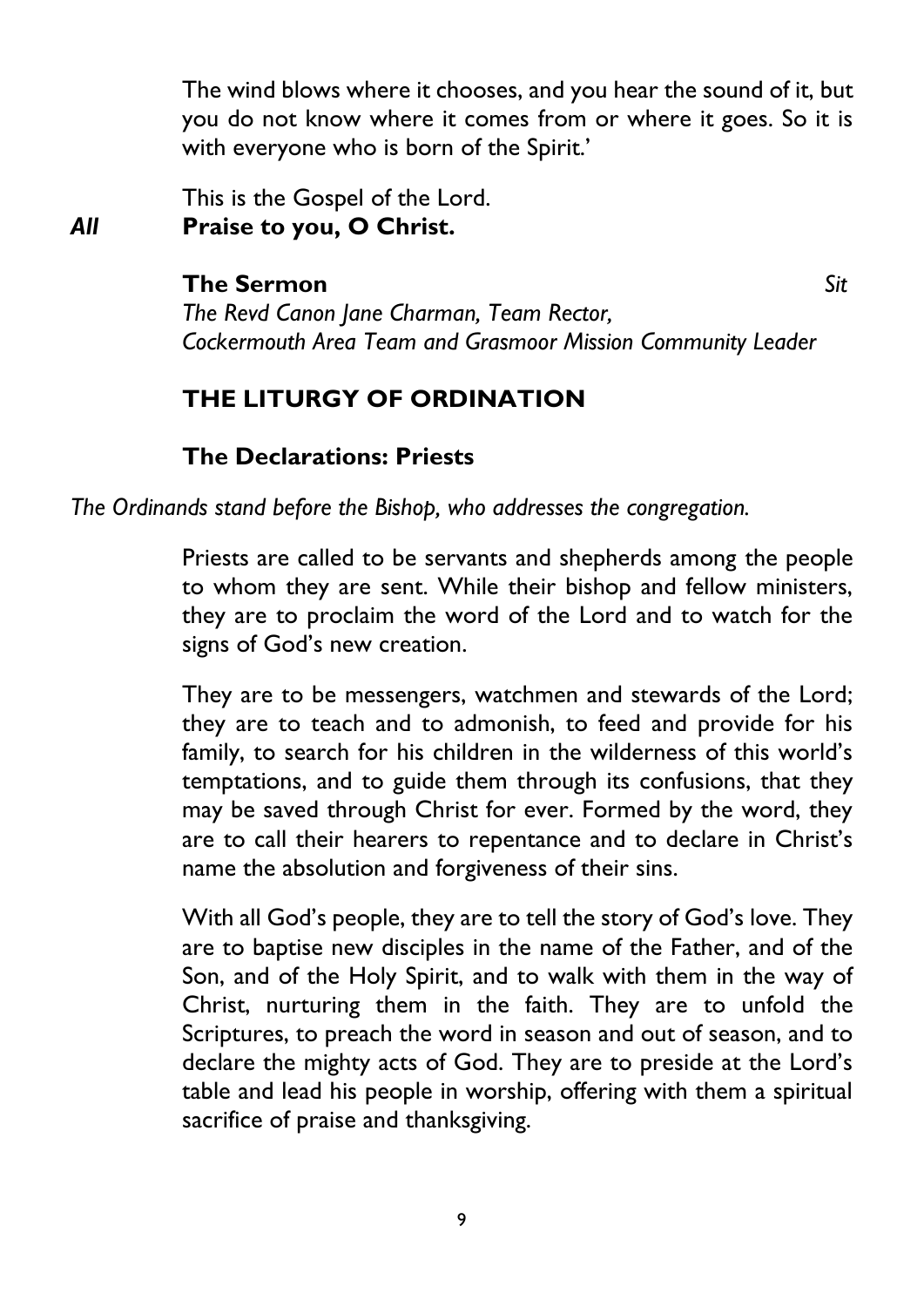They are to bless the people in God's name. They are to resist evil, support the weak, defend the poor, and intercede for all in need. They are to minister to the sick and prepare the dying for their death. Guided by the Spirit, they are to discern and foster the fits of all God's people, that the whole Church may be built up in unity and faith.

*The Bishop addresses the Ordinands directly:*

We trust that long ago you began to weigh and ponder all this, and that you are fully determined, by the grace of God, to devote yourself wholly to his service, so that as you daily follow the rule and teaching of our Lord and grow into his likeness, God may sanctify the lives of all with whom you have to do.

And now, in order that we may know your mind and purpose, you must make the declarations we put to you. Do you accept the Holy Scriptures as revealing all things necessary for eternal salvation through faith in Jesus Christ?

*Ordinands* I do so accept them.

Will you be diligent in prayer, in reading Holy Scripture, and in all studies that will deepen your faith and fit you to bear witness to the truth of the gospel?

*Ordinands* By the help of God, I will.

Will you lead Christ's people in proclaiming his glorious gospel, so that the good news of salvation may be heard in every place?

*Ordinands* By the help of God, I will.

Will you faithfully minister the doctrine and sacraments of Christ as the Church of England has received them, so that the people committed to your charge may be defended against error and flourish in the faith?

*Ordinands* By the help of God, I will.

Will you, knowing yourself to be reconciled to God in Christ, strive to be an instrument of God's peace in the Church and in the world? *Ordinands* By the help of God, I will.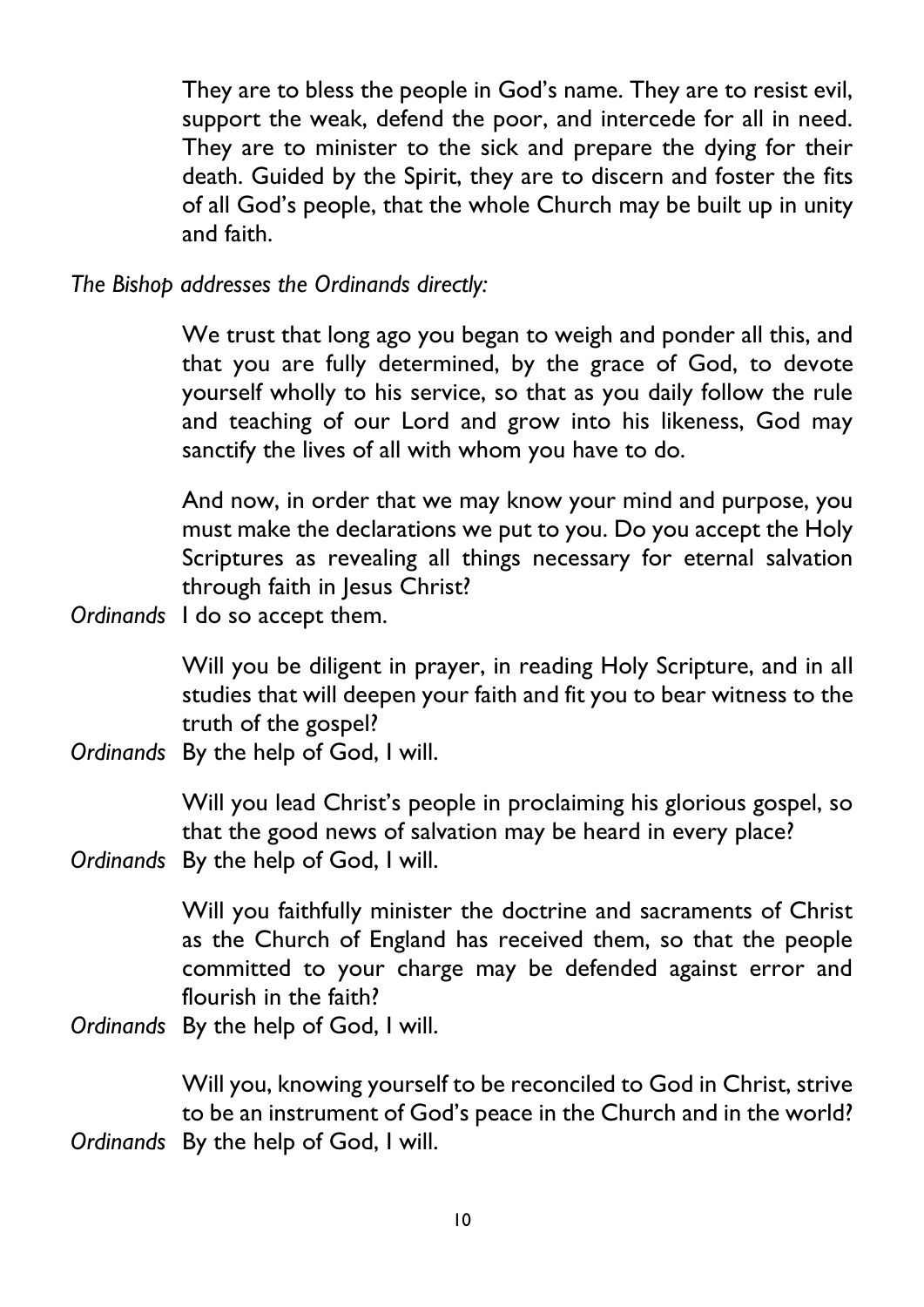Will you endeavour to fashion your own life and that of your household according to the way of Christ, that you may be a pattern and example of Christ's people?

*Ordinands* By the help of God, I will.

Will you work with your fellow servants in the gospel for the sake of the kingdom of God?

*Ordinands* By the help of God, I will.

Will you accept and minister the discipline of this Church, and respect authority duly exercised within it?

*Ordinands* By the help of God, I will.

Will you then, in the strength of the Holy Spirit, continually stir up the gift of God that is in you, to make Christ known among all whom you serve?

*Ordinands* By the help of God, I will.

*The congregation stands and the Ordinands turn and face them.*

*Bishop* Brothers and sisters, you have heard how great is the charge that these ordinands are ready to undertake, and you have heard their declarations. Is it now your will that they should be ordained? *All* **It is.**

> Will you continually pray for them? **We will.**

Will you uphold and encourage them in their ministry? **We will.**

*The congregation sits. The Ordinands turn back to face the Bishop, who continues addressing them:*

> In the name of our Lord we bid you to remember the greatness of the trust that is now to be committed to your charge. Remember always with thanksgiving that the treasure now to be entrusted to you is Christ's own flock, bought by the shedding of his blood on the cross. It is to him that you will render account for your stewardship of his people.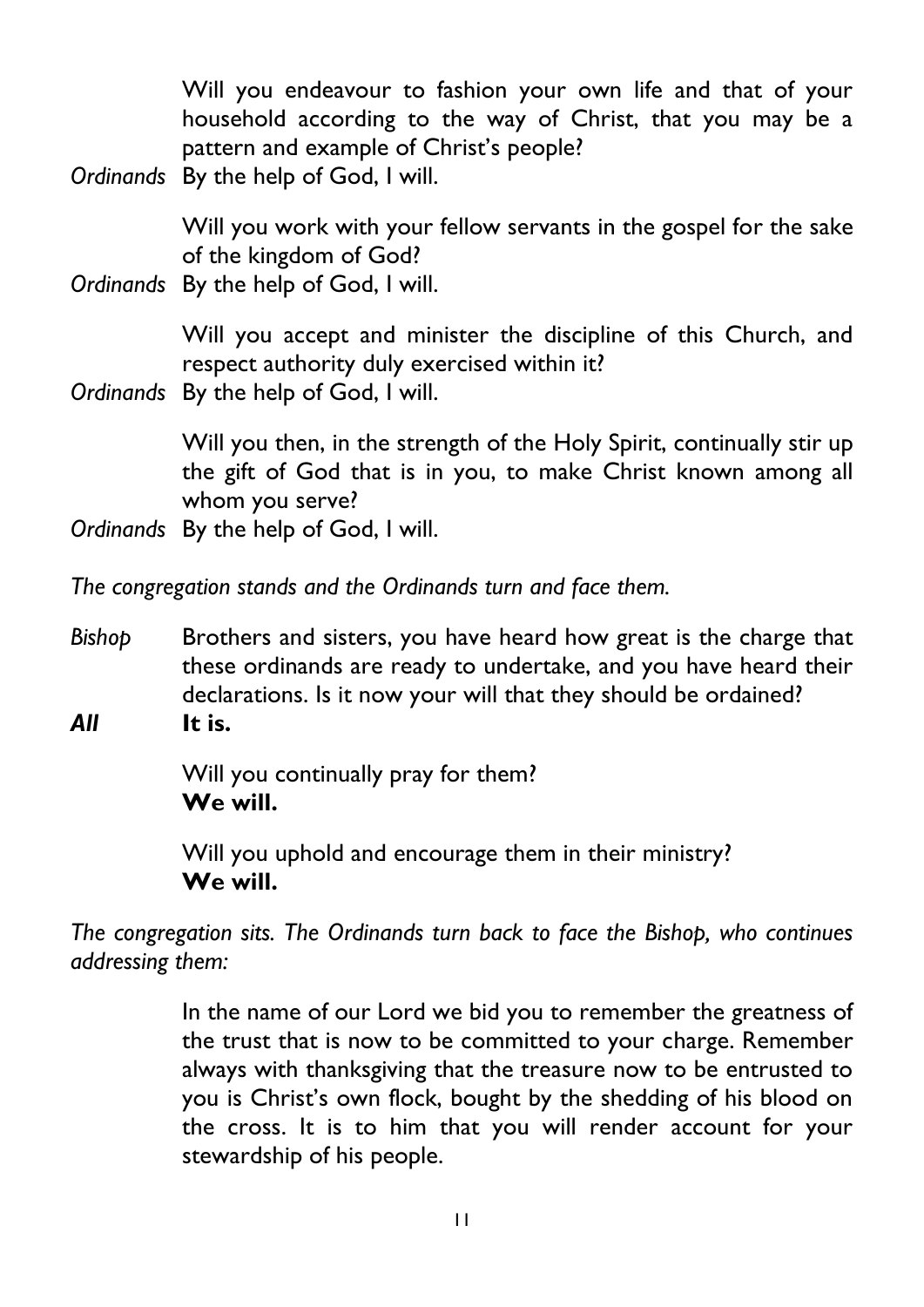You cannot bear the weight of your calling in your own strength, but only by the grace and power of God. Pray therefore that you heart may daily be enlarged and your understanding the Scriptures enlightened. Pray earnestly for the gift of the Holy Spirit.

*The congregation and Ordinands kneel and silence is kept.*

*All sing:* **Come, Holy Ghost, our souls inspire,** *Stand* **And lighten with celestial fire. Thou the anointing Spirit art, Who dost thy sevenfold gifts impart.** 

> **Thy blessèd unction from above Is comfort, life, and fire of love. Enable with perpetual light The dullness of our blinded sight.**

**Anoint and cheer our soilèd face With the abundance of thy grace. Keep far from foes, give peace at home: Where thou art guide, no ill can come.** 

**Teach us to know the Father, Son, And thee, of both, to be but One, That through the ages all along, This may be our endless song,** 

**Praise to thy eternal merit, Father, Son, and Holy Spirit.** 

John Cosin 1594-1672 based on *Veni, creator Spiritus*

# **The Litany** *Sit/Kneel*

In the power of the Spirit and in union with Christ, let us pray to the Father. *All* **Lord, have mercy.**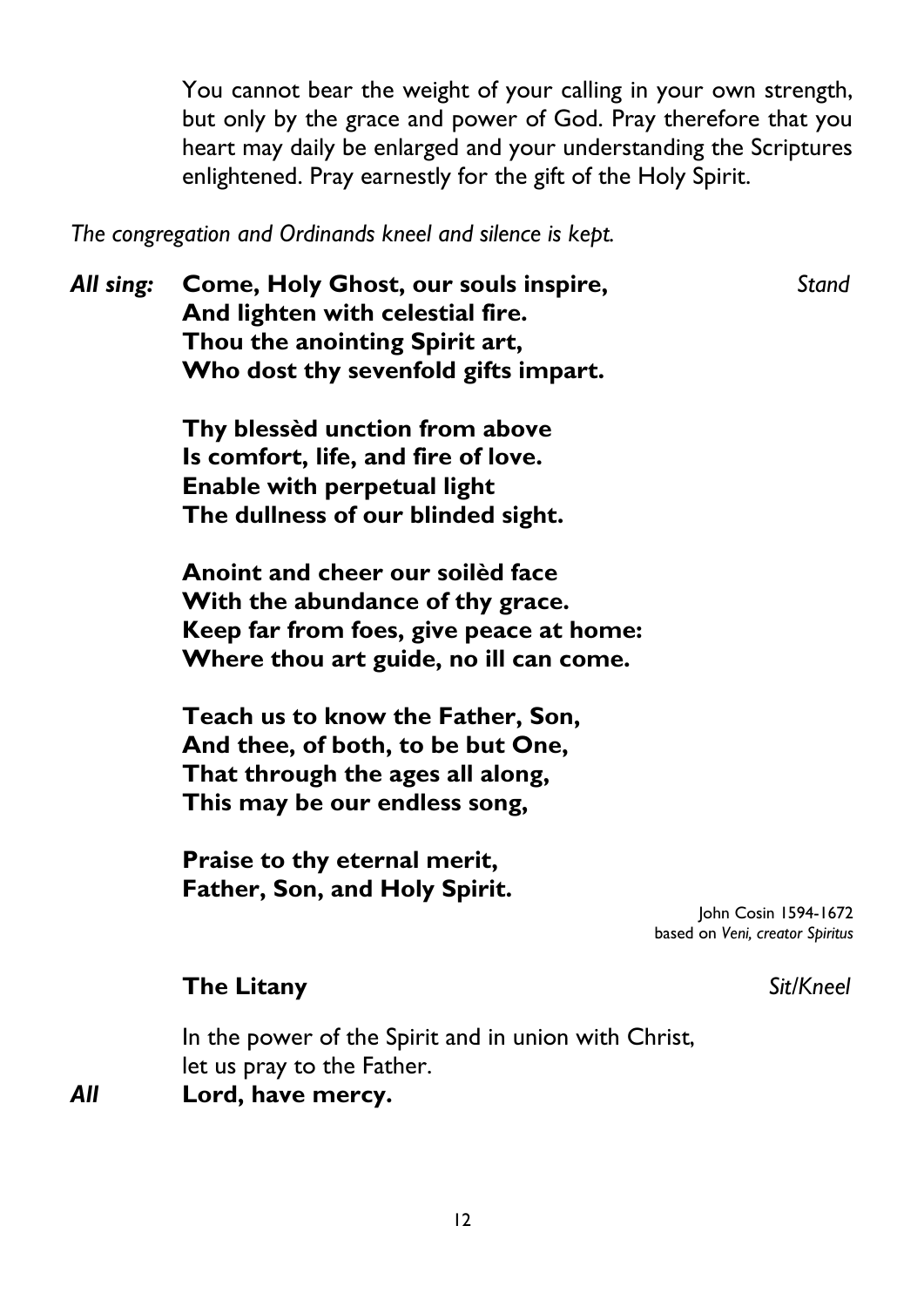For the peace of the whole word, for the welfare of the Holy Church of God, and for the unity of all, let us pray to the Lord. *All* **Lord, have mercy.**

> For all the members of the Church in their vocation and ministry, that they may serve hi, in truth and love, let us pray to the Lord.

*All* **Lord, have mercy.**

For James our bishop and for all bishops, presbyters and deacons, that they may hunger for truth and thirst after righteousness, let us pray to the Lord.

*All* **Lord, have mercy.**

For Deborah and Belinda and for Sarah, Amanda, Richard, Sarah, Lucy and Andrew called to be priests in his Church, let us pray to the Lord.

#### *All* **Lord, have mercy.**

For the mission of the Church, that in faithful witness we may proclaim the gospel of reconciliation to the ends of the earth, let us pray to the Lord.

*All* **Lord, have mercy.**

For the unity of the Church, that we may be one in Christ, according to his will, let us pray to the Lord.

*All* **Lord, have mercy.**

For those who do not yet believe, that they may receive the light of the gospel, and for those whose faith has grown cold, let us pray to the Lord.

*All* **Lord, have mercy.**

For those who are lost and for those who have strayed, that they may return to the way of Christ, let us pray to the Lord.

*All* **Lord, have mercy.**

For the sick and suffering, for the aged and inform, for the lonely and neglected, and for all whom remember and care for them, let us pray to the Lord.

*All* **Lord, have mercy.**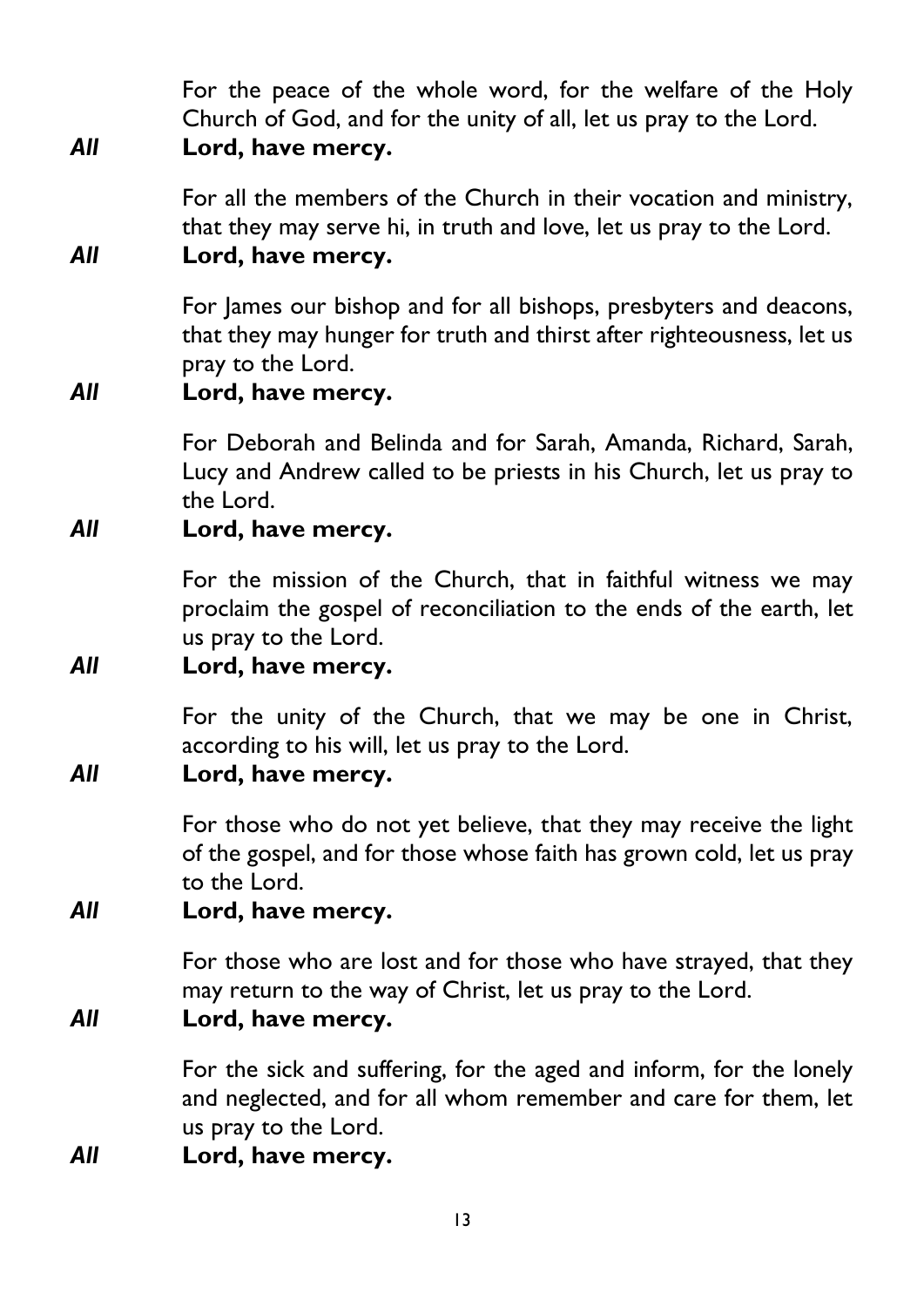For the poor and the hungry, for the homeless and the oppressed, for all prisoners and captives, and for our brothers and sisters who are persecuted for their faith, let us pray to the Lord.

*All* **Lord, have mercy.**

For Elizabeth our Queen, for the leaders of the nations, and for all in authority, let us pray to the Lord.

*All* **Lord, have mercy.**

For ourselves, for grace to repent and amend our lives, that we may be pardoned and absolved from all our sins, let us pray to the Lord.

*All* **Lord, have mercy.**

Remembering all who have gone before us in faith, and in communion with all the saints, we commit ourselves, one another, and our whole life to Christ our God;

*All* **to you, O Lord.**

*The priests in the Sanctuary stand and the congregation remains seated for:*

#### **The Ordination Prayer**

*The Ordinands kneel before the Bishop, who stands to pray:*

We praise and glorify you, almighty Father, because in your infinite love you have formed throughout the world a holy people for your own possession, a royal priesthood, a universal Church.

We praise and glorify you because you have given us your only Son Jesus Christ, the image of your eternal and invisible glory, the firstborn of all creation and head of the Church. We praise and glorify you that by his death he has overcome death; and that, have ascended into heaven, he has given his gifts abundantly, to equip your holy people for the work of ministry, for the building up of the body of Christ.

And now we give you thanks that you have called these your servants, whom we ordain in your name, to share as priests in the ministry of the gospel of Christ, the Apostle and High Priest of our faith, and the Shepherd of our souls.

Therefore, Father, through Christ our Lord, we pray: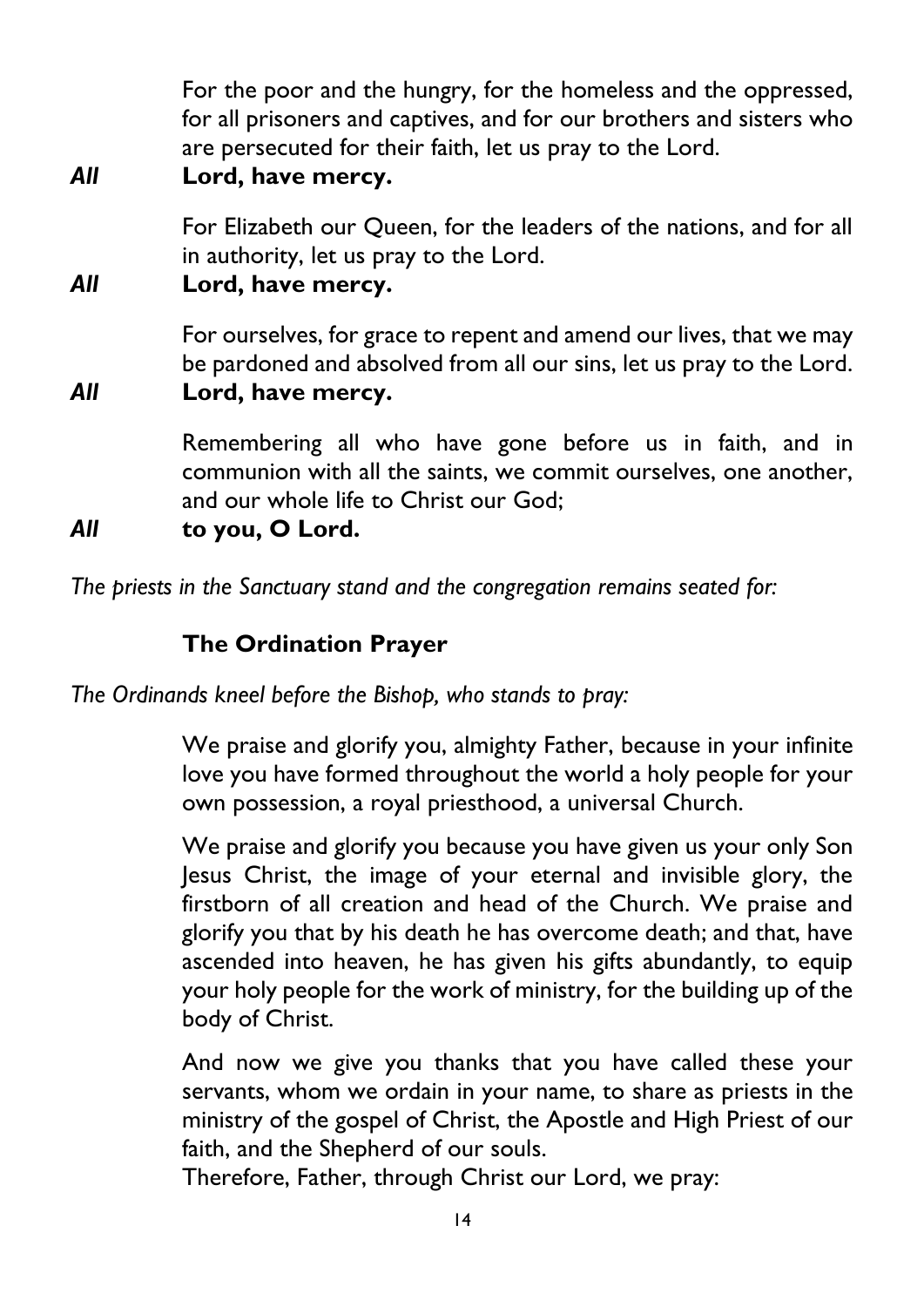*Here the Bishop and assisting priests lay their hands on the head of each of those to be ordained priest, and the Bishop says:*

> Send down the Holy Spirit on your servant *N* for the office and work of a priest in your Church.

*When the Bishop has laid hands on both the Ordinands, the prayer continues:*

Through your Spirit, heavenly Father, give these your servants grace and power to proclaim the gospel of your salvation and minister the sacraments of the new covenant.

Renew them in holiness, and give them wisdom and discipline to work faithfully with those committed to their charge.

In union with their fellow servants in Christ, may they reconcile what is divided, heal what is wounded and restore what is lost.

May they declare your blessings to your people; may they proclaim Christ's victory over the powers of darkness, and absolve in Christ's name those who turn to him in faith; so shall a people made whole in Christ offer spiritual sacrifices acceptable to you, our God and Father, to whom, with the Son and the Holy Spirit, belong glory and honour, worship and praise, now and for ever.

*All* **Amen.**

*The Bishop anoints the palms of each newly ordained priest*.

May God, who anointed the Christ with the Holy Spirit at his baptism, anoint and empower you to reconcile and bless his people

# **The Welcome of the Newly Ordained**

*The Dean says to the newly ordained priests:*

God was in Christ, reconciling the world to himself, and has given us the ministry of reconciliation.

*All* **We welcome you as ambassadors for Christ: let the word of Christ dwell in you richly.**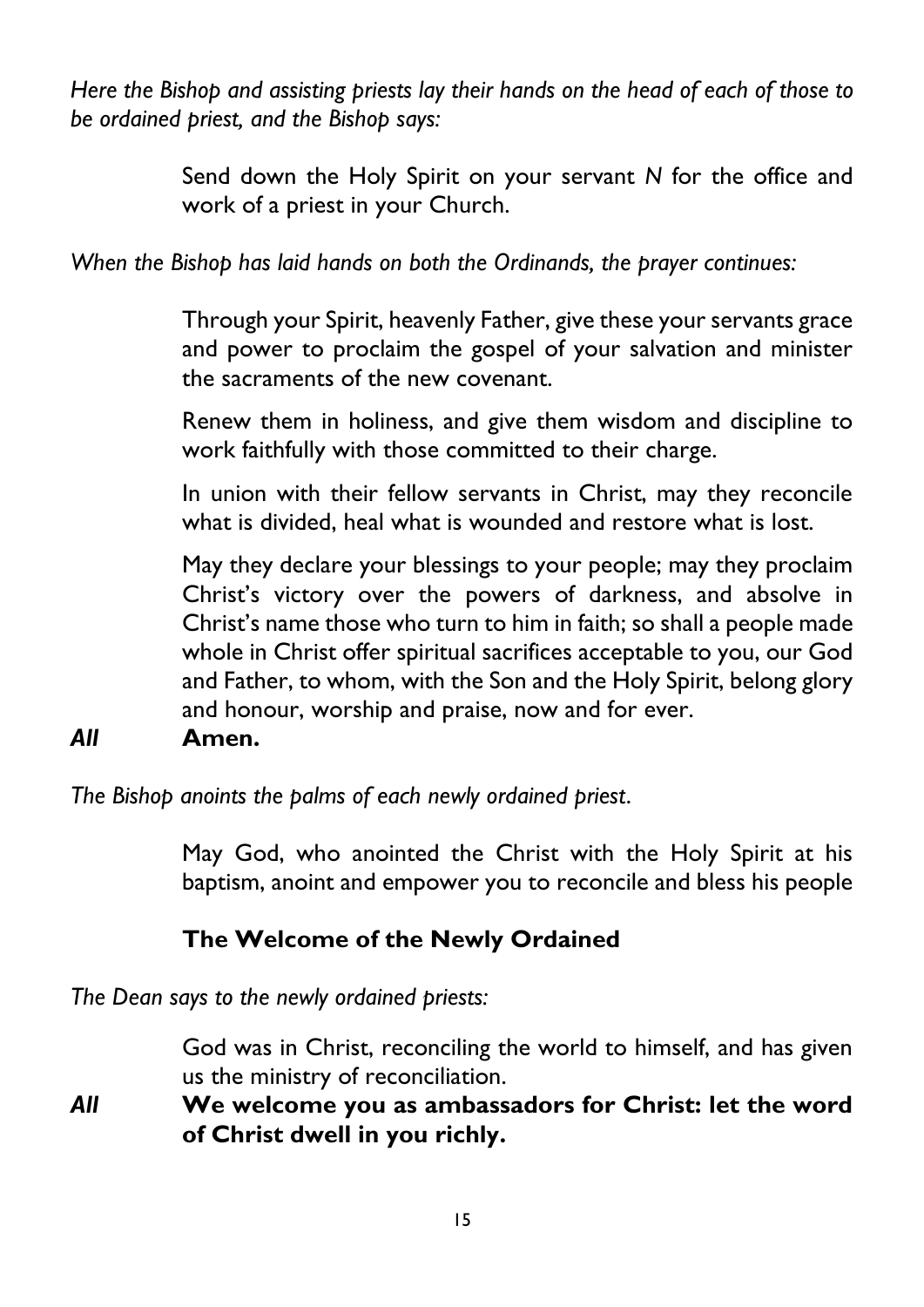### **The Peace**

*Bishop* We are all one in Christ Jesus.

*All* **We belong to him through faith, heirs of the promise of the Spirit of peace.**

> The peace of the Lord be always with you **and also with you.**

Let us offer one another a sign of peace.

*All may exchange a sign of peace*.

*During the* **OFFERTORY HYMN** (NEH 137) *a collection is taken which will be given to the Diocesan Growth Fund*. *Gift Aid envelopes are available. Contactless donations can be made using machines near the Cathedral door.*

> **Come down, O Love divine, Seek thou this soul of mine, And visit it with thine own ardour glowing; O Comforter, draw near, Within my heart appear, And kindle it, thy holy flame bestowing.**

**O let it freely burn, Till earthly passions turn To dust and ashes in its heat consuming; And let thy glorious light Shine ever on my sight, And clothe me round, the while my path illuming.**

**Let holy charity Mine outward vesture be, And lowliness become mine inner clothing; True lowliness of heart, Which takes the humbler part, And o'er its own shortcomings weeps with loathing.**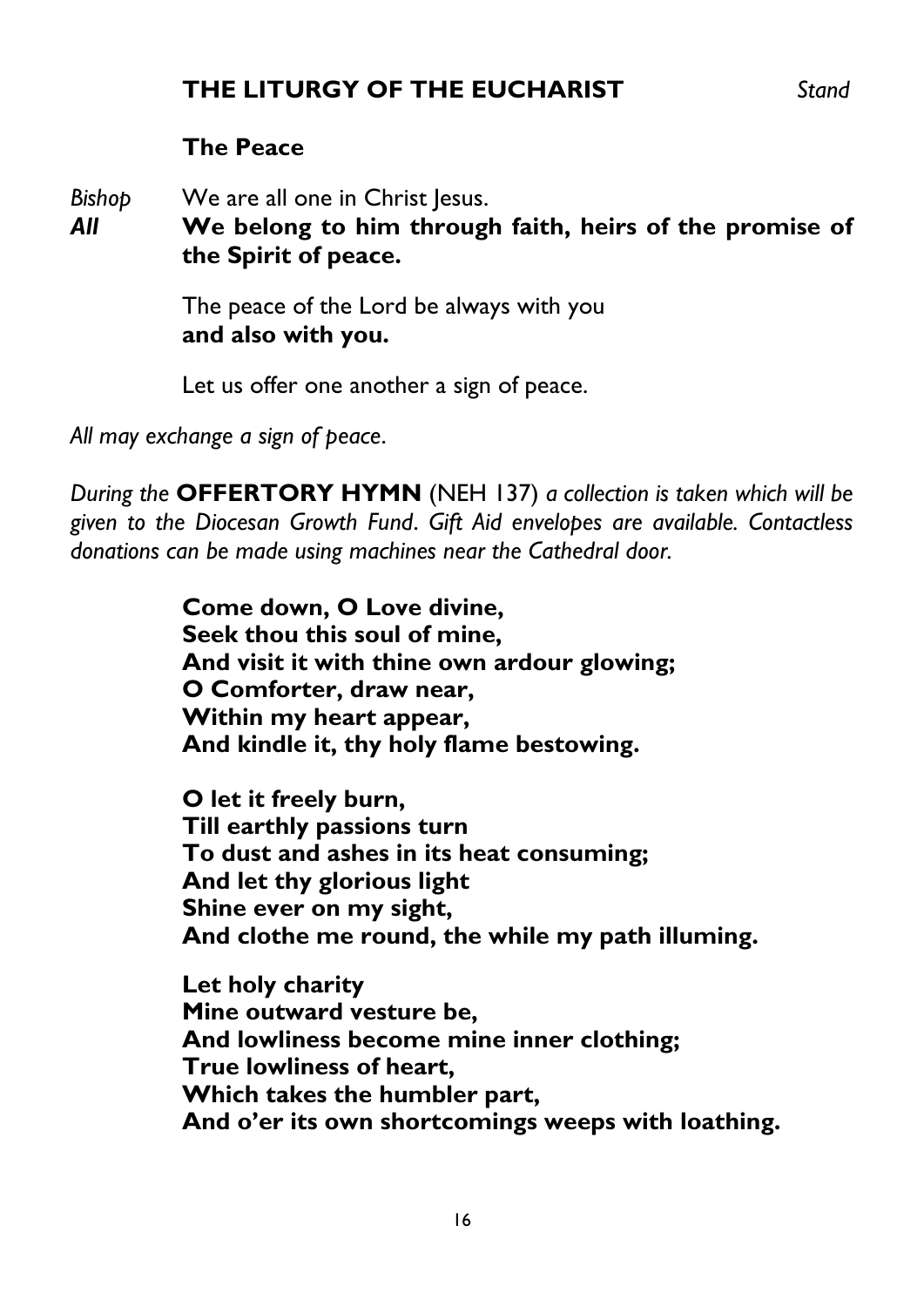#### **And so the yearning strong, With which the soul will long, Shall far outpass the power of human telling; For none can guess its grace, Till he become the place Wherein the Holy Spirit makes his dwelling.**

Bianco da Siena (d.1434), tr. Richard F. Littledale (1833-90) *Down Ampney*, by Ralph Vaughan Williams (1872-1958)



#### **The Eucharistic Prayer**

*Bishop* It is indeed right and good, our duty and our salvation, always and everywhere to give you thanks and praise through your Son Jesus Christ, our great high priest. He was lifted up for us on the cross that he might reveal your glory and draw all people to himself. You exalted him to your right hand on high and through your Holy Spirit you sent upon your people a rich diversity of gifts. From this royal priestly people you raise up ministers to proclaim your word, to care for your people and to be the stewards of your holy mysteries. You call them to serve the world your Son redeemed and build up his body the Church to be his bride.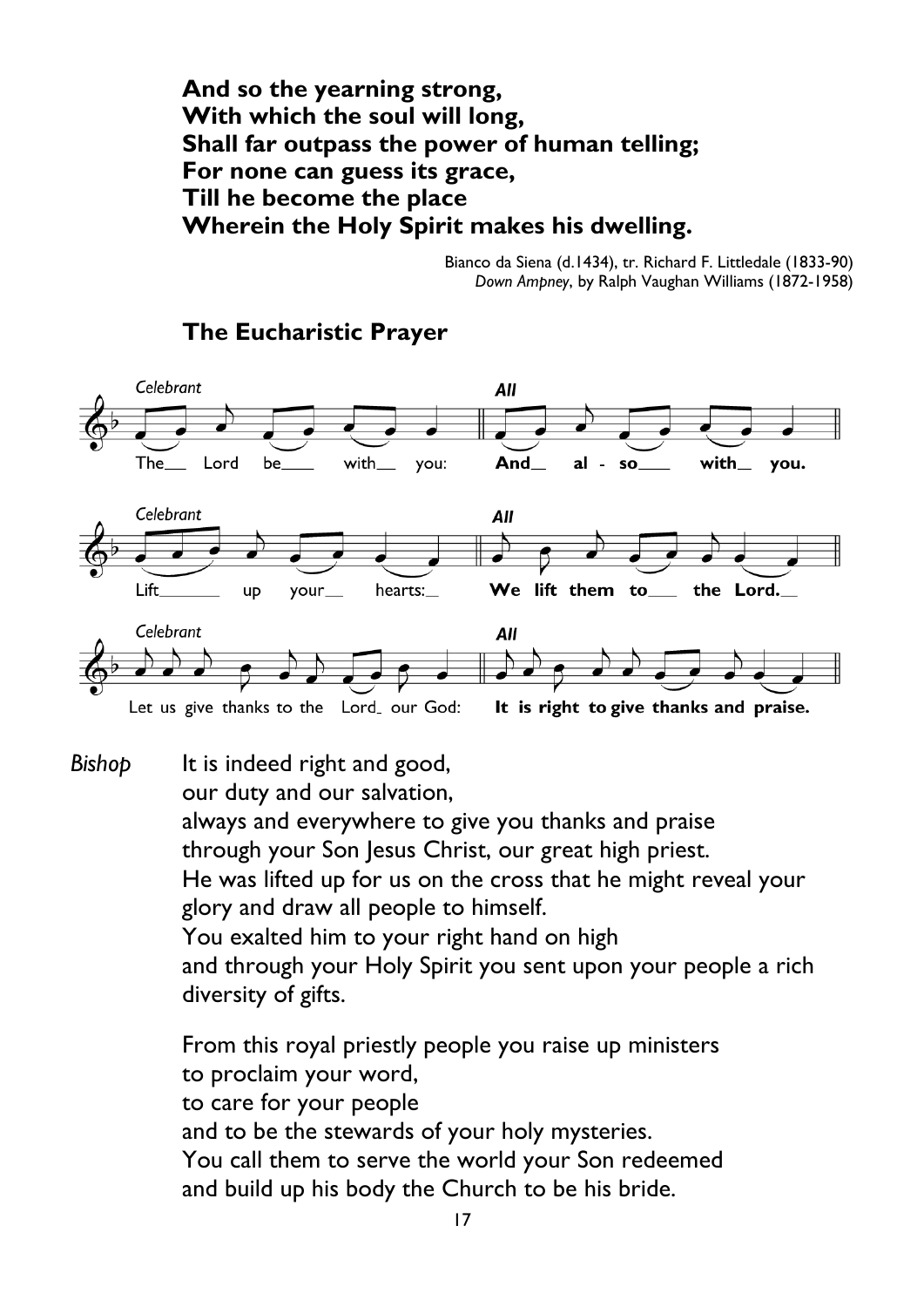Therefore with angels and archangels, and with all the company of heaven, we proclaim your great and glorious name, for ever praising you and singing:

#### *The Choir sings:*

*Holy, holy, holy Lord, God of power and might, heaven and earth are full of your glory. Hosanna in the highest.*

Accept our praises, heavenly Father, through your Son our Saviour Jesus Christ, and as we follow his example and obey his command, grant that by the power of your Holy Spirit these gifts of bread and wine may be to us his body and his blood;

who, in the same night that he was betrayed, took bread and gave you thanks; he broke it and gave it to his disciples, saying: Take, eat; this is my body which is given for you; do this in remembrance of me.

In the same way, after supper he took the cup and gave you thanks; he gave it to them, saying: Drink this, all of you; this is my blood of the new covenant, which is shed for you and for many for the forgiveness of sins. Do this, as often as you drink it, in remembrance of me.

Therefore, heavenly Father, we remember his offering of himself made once for all upon the cross; we proclaim his mighty resurrection and glorious ascension; we look for the coming of your kingdom, and with this bread and this cup we make the memorial of Christ your Son our Lord.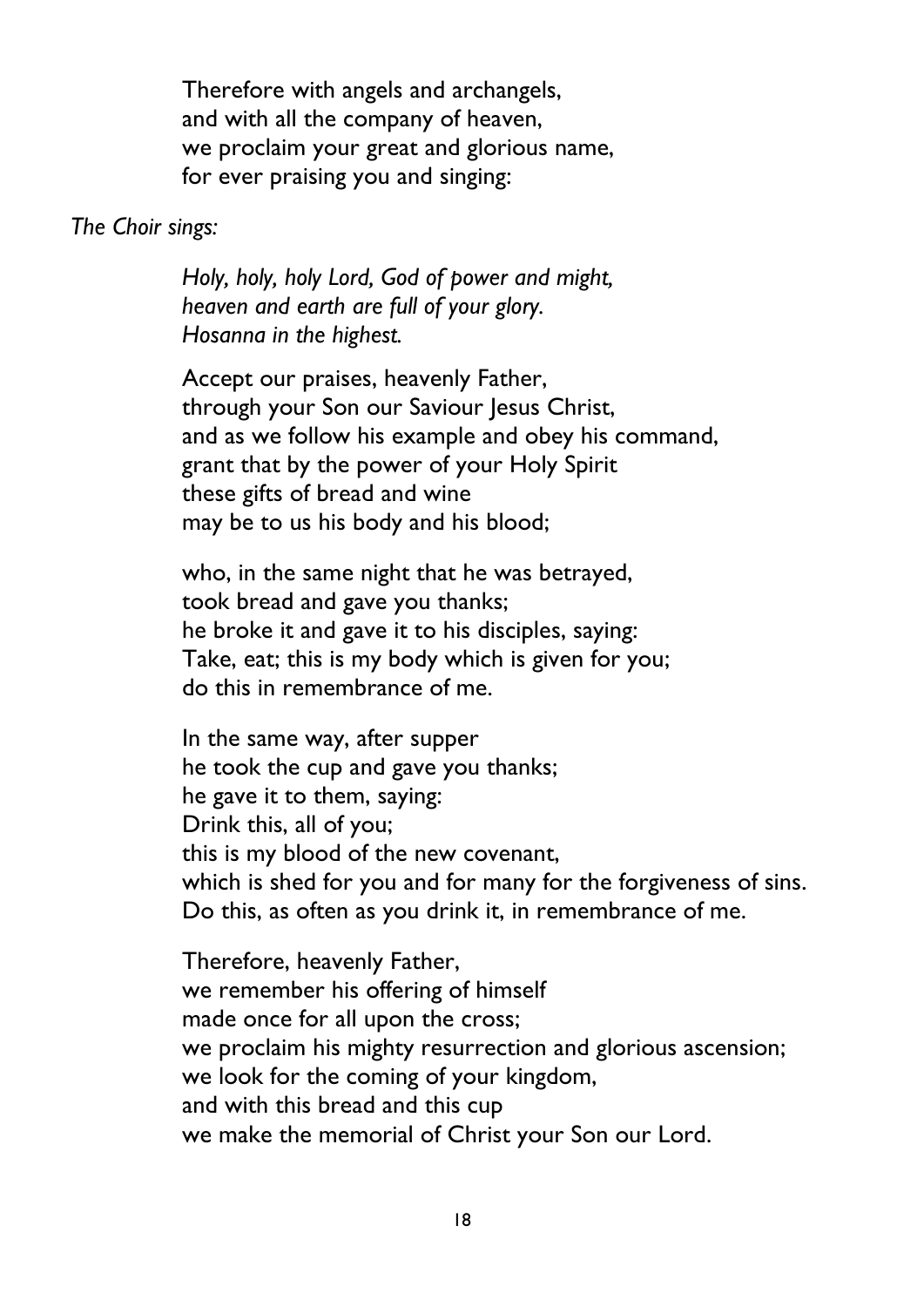Great is the mystery of faith.



Accept through him, our great high priest, this our sacrifice of thanks and praise, and as we eat and drink these holy gifts in the presence of your divine majesty, renew us by your Spirit, inspire us with your love and unite us in the body of your Son, Jesus Christ our Lord.

Through him, and with him, and in him, in the unity of the Holy Spirit, with all who stand before you in earth and heaven, we worship you, Father almighty, in songs of everlasting praise:



*We remain standing and* s*ilence is kept.*

#### **The Lord's Prayer**

*Bishop* As our Saviour taught us, so we pray:

*All* **Our Father in heaven, hallowed be your name, your kingdom come, your will be done, on earth as in heaven. Give us today our daily bread.**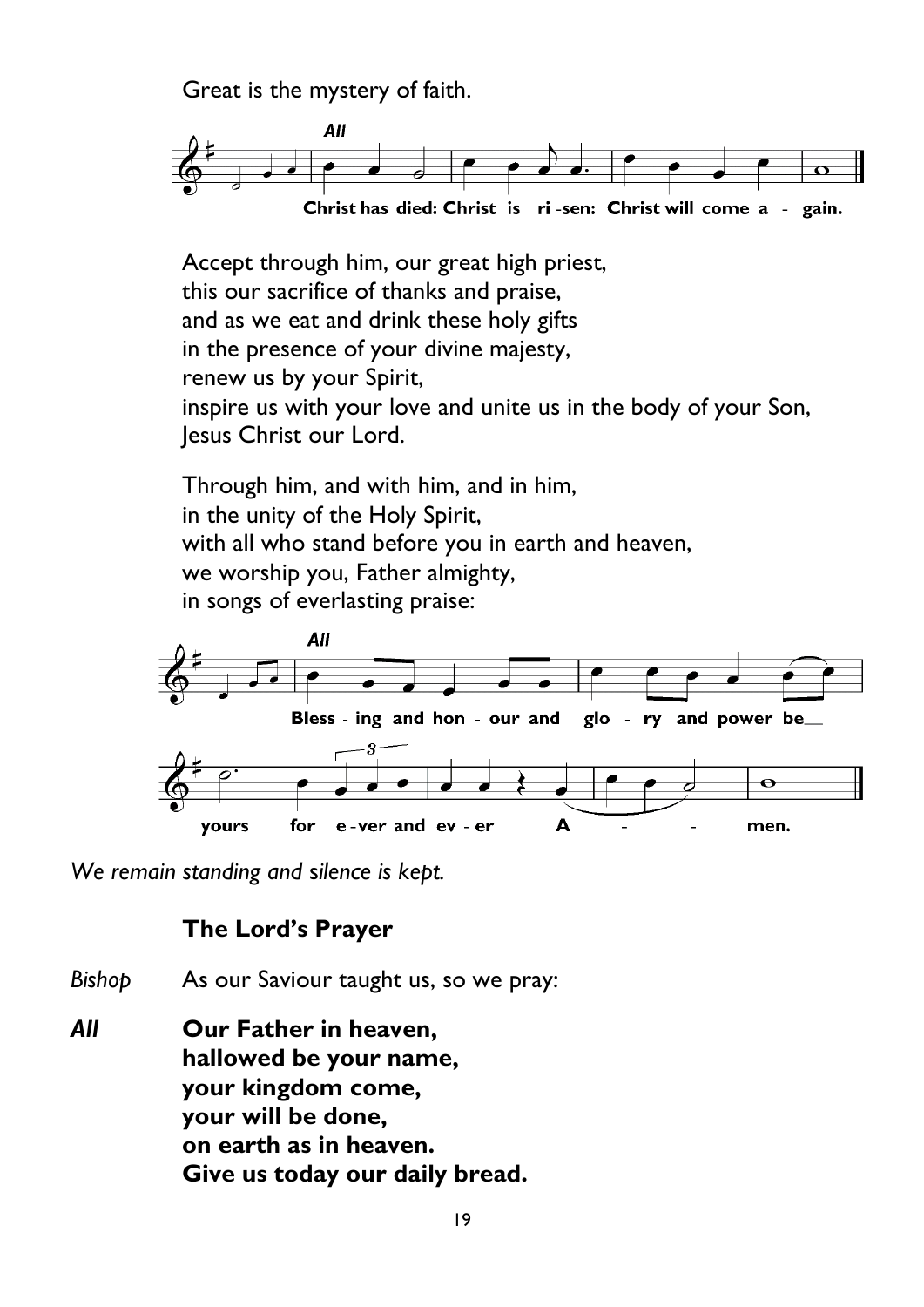**Forgive us our sins as we forgive those who sin against us. Lead us not into temptation but deliver us from evil. For the kingdom, the power, and the glory are yours now and for ever. Amen.**

#### **Breaking of the Bread**

*The Bishop breaks the consecrated bread, saying:*

We break this bread to share in the body of Christ. **Though we are many, we are one body, because we all share in one bread.**

### **Giving of Communion**

**Bishop** Draw near with faith. Receive the body of our Lord Jesus Christ which he gave for you, and his blood which he shed for you. Eat and drink in remembrance that he died for you, and feed on him in your hearts by faith with thanksgiving.

*The congregation sits.* 

*The people move to receive Communion as directed by the sidespersons and Vergers.* 

*Those who receive communion in other churches are welcome to do so here, and others are warmly invited to come forward for a Blessing. Those who would like a Blessing are asked to carry this service sheet with them.*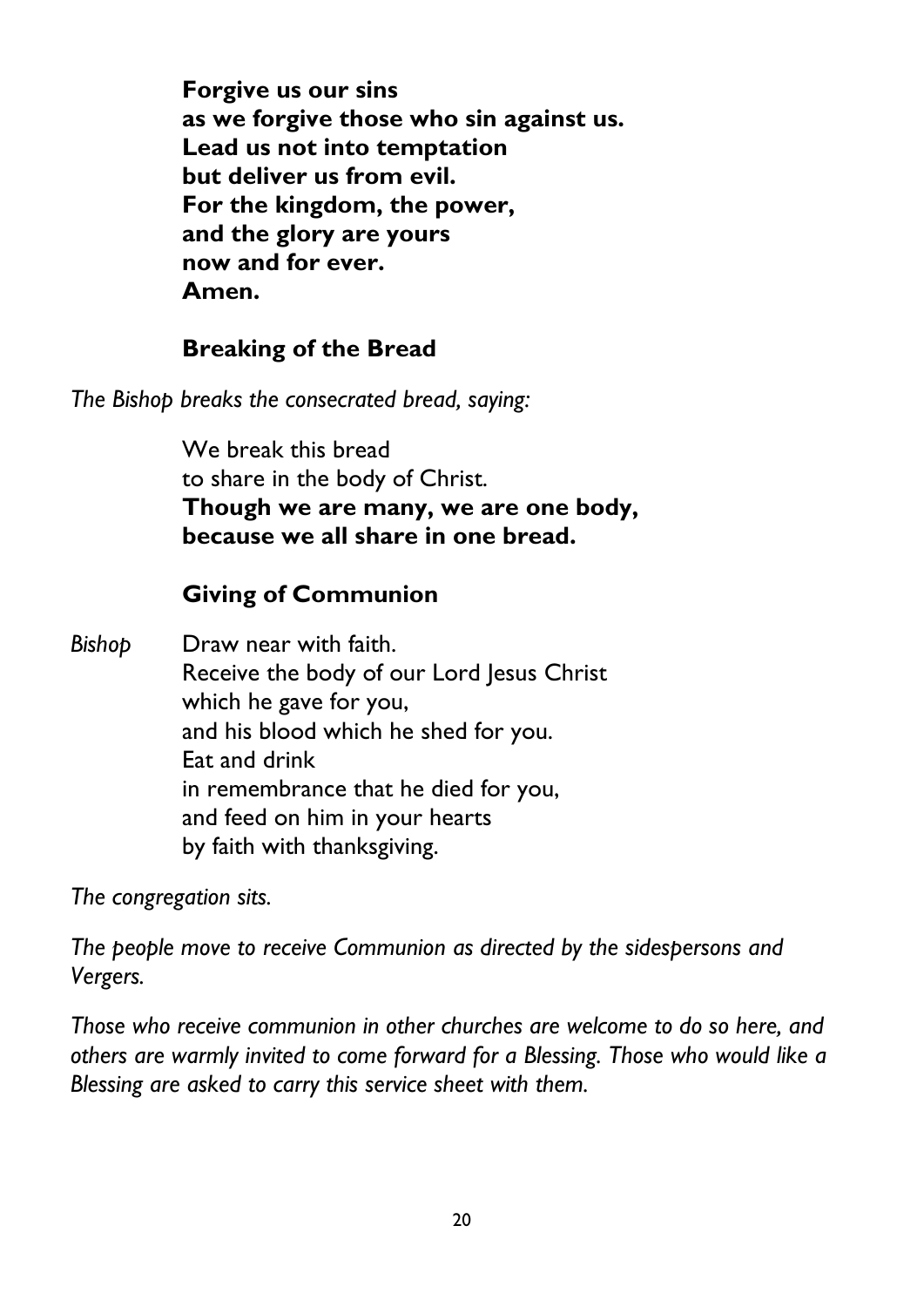*During the administration of Communion, the Choir sings the Agnus Dei and Motet:*

Lamb of God, you take away the sin of the world, have mercy on us. Lamb of God, you take away the sin of the world, grant us peace.

#### **The Motet:** Byrd *Sacredotes Domini*

Sacerdotes Domini incensum et panes offerunt Deo. Et ideo sancti erunt Deo suo, et non polluent nomen eius. Alleluia!

*In the temple do the priests bring incense and bread to offer unto the Lord. And therefore are they holy unto their God; nor shall they defile his sacred Name. Alleluia!*

*Gradualia* (1605)

#### **Prayer after Communion**

*Bishop* Holy and blessed God, you have fed us with the body and blood of your Son and filled us with your Holy Spirit: may we honour you, not only with our lips but in lives dedicated to the service of Iesus Christ our Lord. *All* **Amen.** *All* **We thank you, gracious Father, for welcoming your children to feast in your kingdom; by your love unite us and with your Spirit send us, in the name of Jesus Christ our Lord. Amen.**

#### **HYMN** *Stand*

**Be thou my vision, O Lord of my heart, Be all else but naught to me, save that thou art, Be thou my best thought in the day and the night, Both waking and sleeping, thy presence my light.**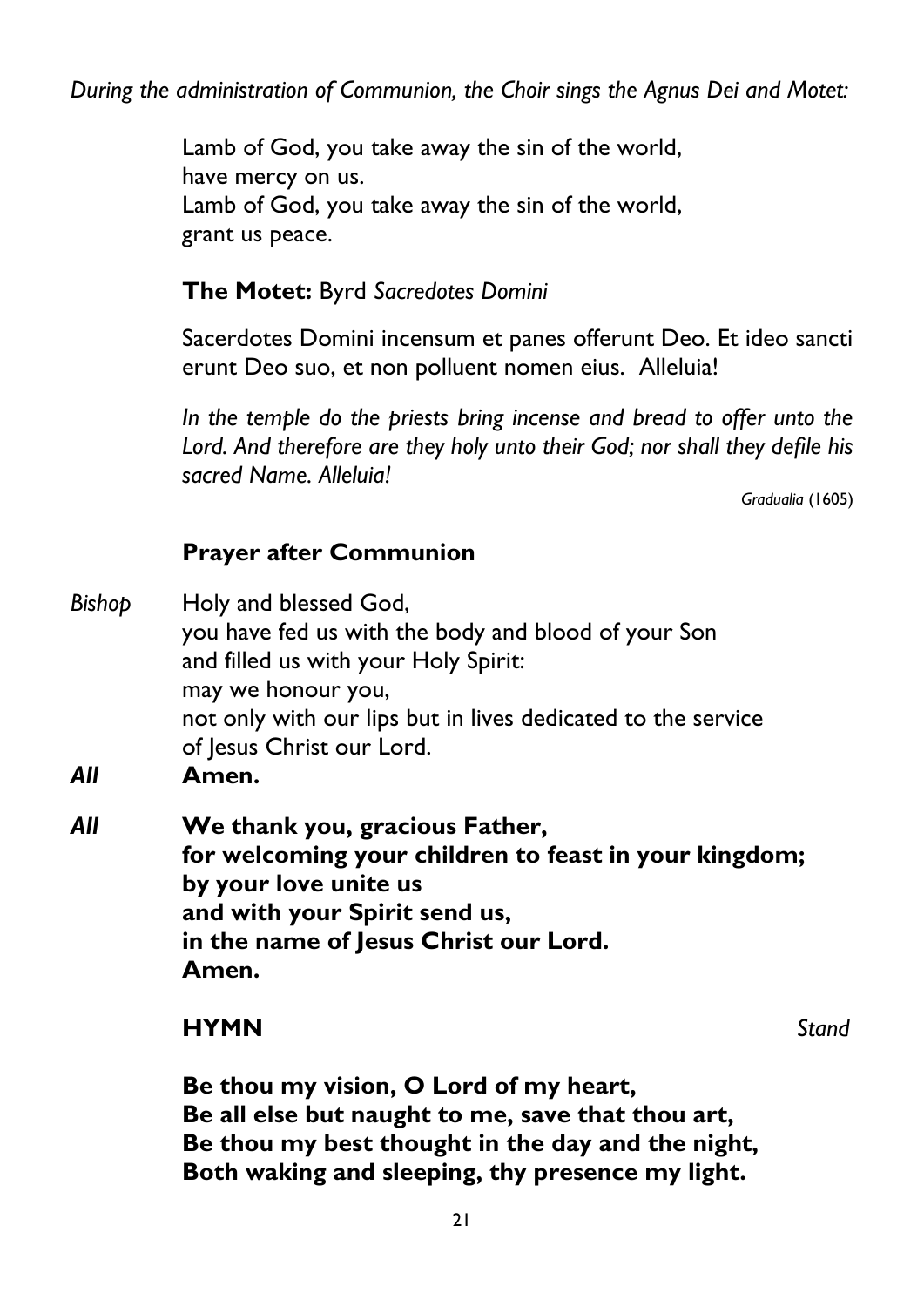**Be thou my wisdom, be thou my true word Be thou ever with me, and I with thee, Lord, Be thou my great Father, and I thy true heir; Be thou in me dwelling, and I in thy care.**

**Be thou my breastplate, my sword for the fight, Be thou my whole armour, be thou my true might, Be thou my soul's shelter, be thou my strong tower, O raise thou me heavenward, great Power of my power.**

**Riches I heed not, nor all the world's praise, Be thou my inheritance now and always, Be thou and thou only the first in my heart, O Sovereign of heaven, my treasure thou art.**

**High King of heaven, thou heaven's bright Sun, O great me its joys after vict'ry is won, Great Heart of my own heart, whatever befall, Still be thou my vision, O Ruler of all.**

Irish, *c*.8th century, tr. Mary Byrne (1880-1931) versified by Eleanor Hull (1860-1935)

### **THE SENDING OUT**

*The congregation remains standing.* 

*The newly ordained priests stand before the Bishop who gives the Bible to each of them.*

*Bishop* Receive this book, as a sign of the authority given you this day to preach the gospel of Christ and to minister his holy

sacraments.

#### **The Blessing**

*Bishop* God who has called you is faithful. May the Father, whose glory fills the heavens, cleanse you by his holiness and send you to proclaim his word. *All* **Amen.**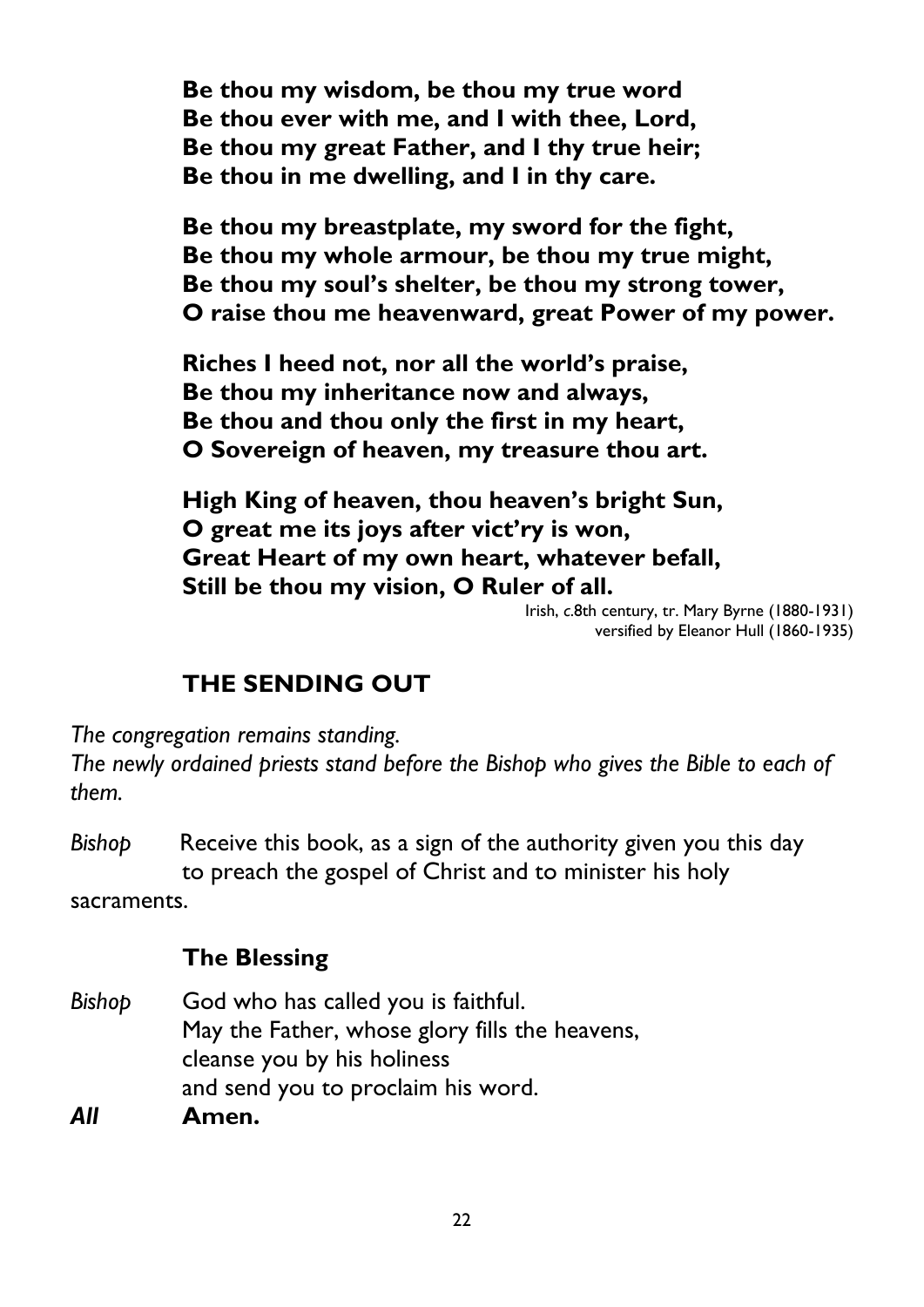May Christ, who has ascended to the heights, pour upon you the riches of his grace. **Amen.**

May the Holy Spirit, the comforter, equip you and strengthen you in your ministry. **Amen.**

And the blessing of God almighty, the Father, the Son, and the Holy Spirit, be upon you and remain with you always. **Amen.**

*Dean* Go in the light and peace of Christ. *All* **Thanks be to God.**

*The Ministers and people depart.*

*The congregation is warmly invited to greet the newly ordained priests either in the Crossing or, if fine, outside the Cathedral.*

# **ANSWERING THE CALL** If you would like to talk to someone about what God might be calling you to do please speak to one of our Vocations Advisers: North & West Cumbria Co-ordinator: Chris Nuttall [vanorth@carlislediocese.org.uk](mailto:vanorth@carlislediocese.org.uk) [vawest@carlislediocese.org.uk](mailto:vawest@carlislediocese.org.uk) South Cumbria (Westmorland and Furness) Co-ordinator: Viv Stirrup [vasouth@carlislediocese.org.uk](mailto:vasouth@carlislediocese.org.uk)

or call 01768 807765

*Reproduction of the hymns in this service sheet falls under the provision of the Cathedral copyright licence number 206188. Excerpts from the Common Worship: Services and Prayers for the Church of England 2000 copyright © The Archbishops' Council 2000. The Scripture quotations contained herein are from The New Revised Standard*